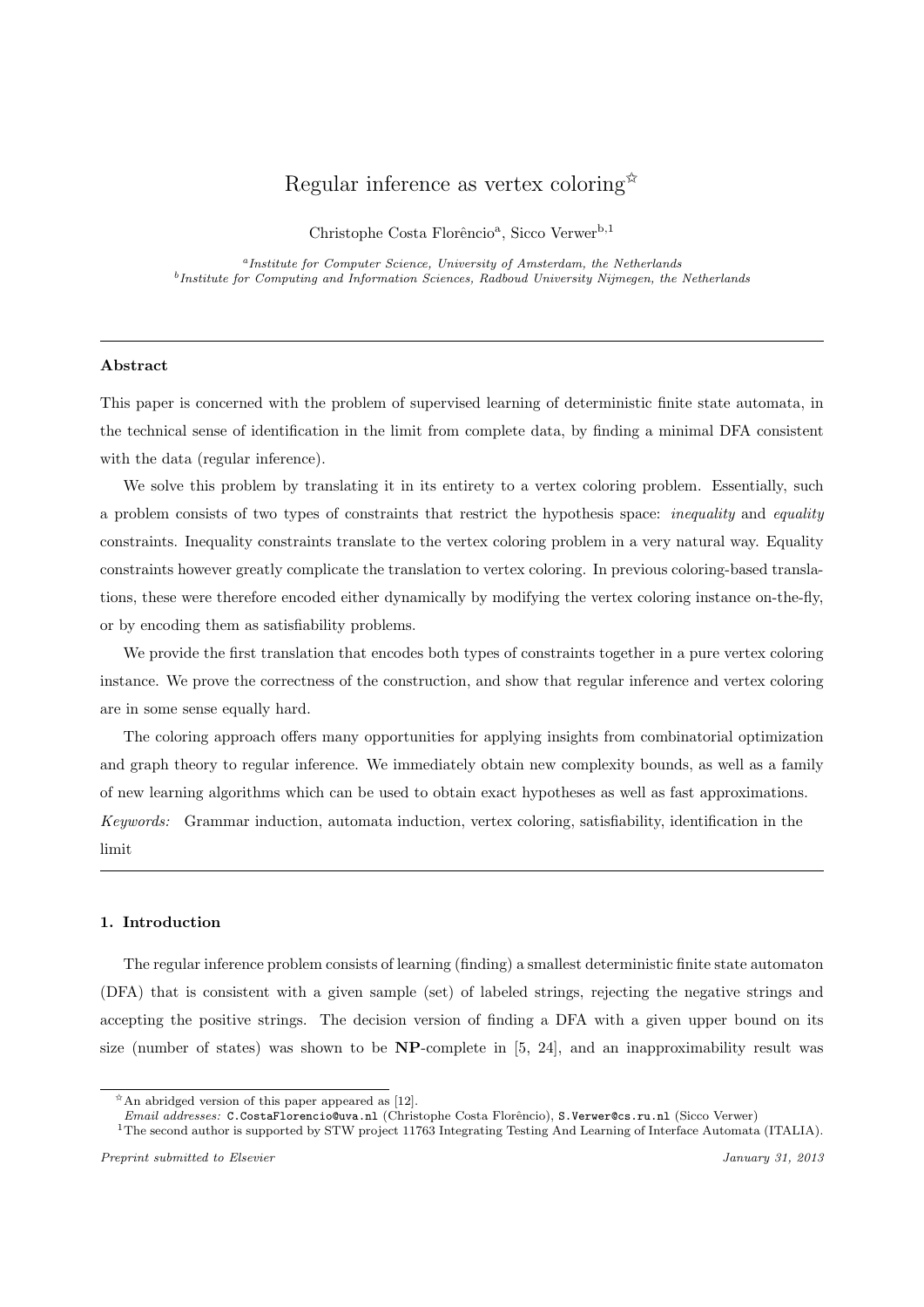demonstrated in [32]. In spite of these hardness results, quite a few DFA identification algorithms have been developed over time, see [14] for an overview. In particular, encouraging results have been obtained with a recently proposed algorithm based on a *translation* of the regular inference problem into satisfiability (SAT) [22].

This translation is based on an earlier translation of regular inference to vertex coloring introduced in [13]. Vertex coloring is the problem of assigning a color to every vertex in a given graph such that vertices with the same color are not connected, and doing so using a minimal number of colors. Determining whether a coloring exists that uses at most  $k \geq 3$  colors is a well-known **NP**-complete problem, see, e.g., [18].<sup>2</sup> The main idea of our reduction to vertex coloring is to use a distinct color for every state of the target DFA. The vertices in the coloring instance represent substrings of the labeled strings from the sample and are connected just if there is a string s that is accepted when starting from one of them and rejected when starting from the other. The vertex coloring problem thus ensures that the resulting DFA is consistent. The size of this DFA is determined by the amount of colors needed to solve the vertex coloring problem, a minimum size DFA is found by iterating over this amount.

The reduction from [13], however, is not based purely on vertex coloring. In addition to the inequality constraints, which stipulate that that two vertices cannot be assigned the same color, so-called *equality* constraints are needed to model regular inference. These constraints stipulate that two vertices should be be in the same color class if two other vertices are in the same color class. Together, the equality and inequality constraints can efficiently represent an instance of the regular inference problem. Until now it has not been clear exactly how to encode such constraints as a vertex coloring problem instance. In [13], these were encoded dynamically by generating new vertex coloring instances that satisfied the constraints on-thefly. In [22], they were encoded directly into SAT instances instead of in the intermediate vertex coloring instance, thus benefiting as much as possible from the highly optimized modern SAT solving techniques. In this paper, we present a new construction that encodes them directly into vertex coloring.

In terms of complexity (size), our encoding of the equality constraints is comparable to the encoding to satisfiability described in [22]: they both require  $O(|C|^2 \cdot |V|)$  additional clauses or vertices, where C is the set of colors and V is the size of the data set (the APTA, see Section 2). The inequality constraints, however, can be encoded in vertex coloring in a very natural way, requiring only a single edge for every constraint compared to the  $O(|C|^2)$  (or  $O(|C|)$  for some that can be encoded more efficiently, see [22]) clauses that are needed for every such constraint in a satisfiability instance. In addition, using our encoding we can make use of sophisticated solvers for vertex coloring, including techniques for symmetry-breaking, many local-search based approaches, cutting-plane algorithms, etc. See, e.g., [29].

The rest of the paper is structured as follows: Section 2 covers the required background. Section 3

<sup>&</sup>lt;sup>2</sup>It remains NP-complete even when restricted to 3-colorability of planar graphs with maximum degree 4, see [17].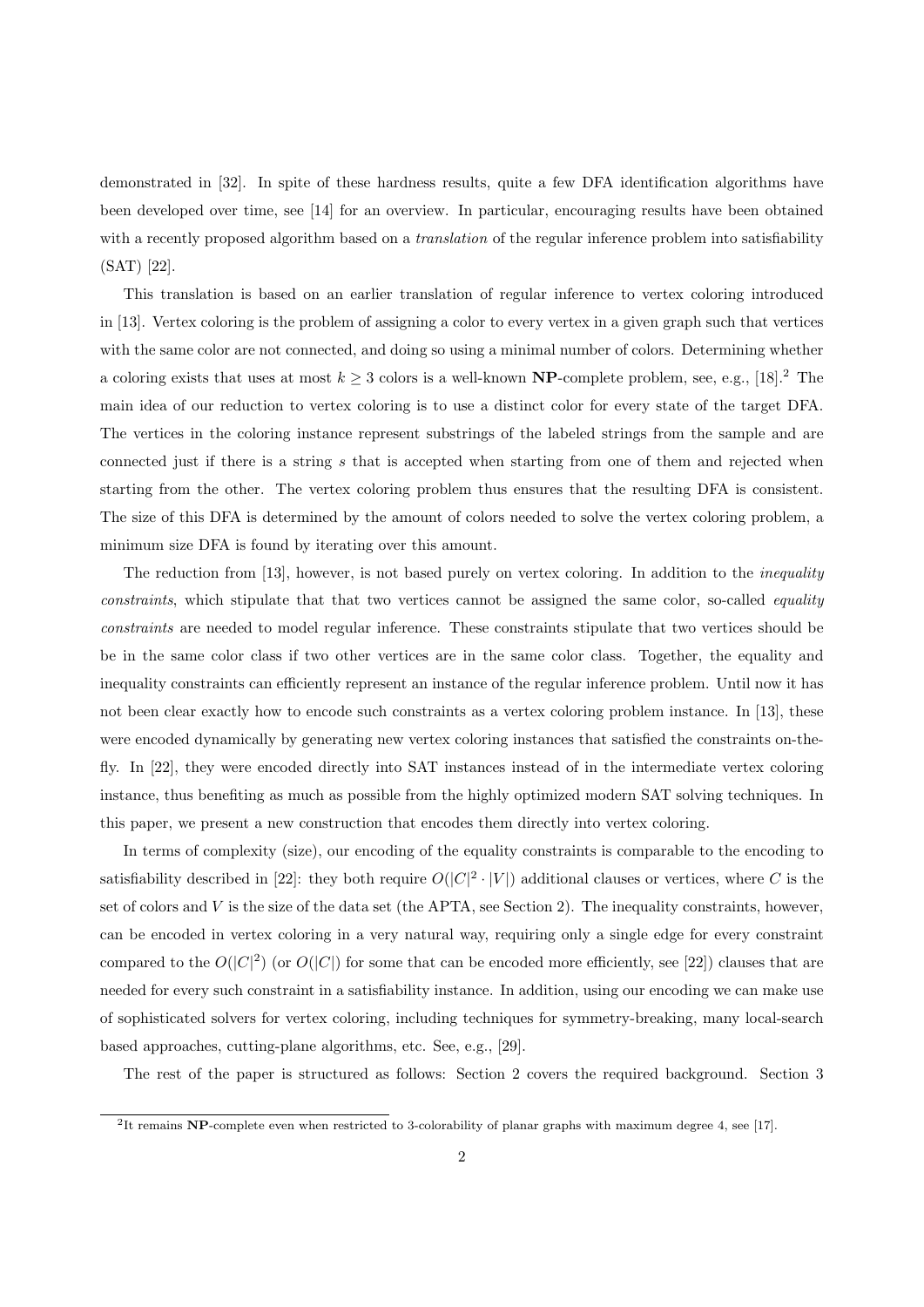introduces and discusses a first version of our construction. It may lead to a quadratic blowup in size, but it is the more accessible of the two; Section 4 develops a more efficient variant. Section 5 discusses a learning algorithm, its time complexity is discussed in Section 6. Section 7 shows how coloring problems can be transformed into learning problems. Finally, Section 8 concludes the paper and suggests some topics for future research.

## 2. Background and notation

#### 2.1. Regular inference

A deterministic finite state automaton (DFA) is one of the basic and most commonly used variety of finite state machines. We provide a concise description of DFAs below, the reader is referred to [33] for a more elaborate overview.

A DFA  $A = \langle Q, T, \Sigma, q_0, F \rangle$  is a directed graph consisting of a set of states Q (vertices) and labeled transitions T (directed edges). The *start state*  $q_0 \in Q$  is a specific state of the DFA and any state can be an accepting state (final state) in  $F \subseteq Q$ . The labels of transitions are all members of a given alphabet  $\Sigma$ . A DFA A can be used to generate or accept sequences of symbols (strings) using a process called DFA computation. This process begins in  $q_0$ , and iteratively *activates* (or fires) an outgoing transition  $t_i = \langle q_{i-1}, q_i, l_i \rangle \in T$ with label  $l_i \in \Sigma$  from the *source state* it is in,  $q_{i-1}$ , moving the process to the *target state*  $q_i$  pointed to by  $t_i$ . A computation  $q_0t_1q_1t_2q_2...t_nq_n$  is accepting if the state it ends in (its last state) is an accepting state, i.e.,  $q_n \in F$ , otherwise it is *rejecting*. The labels of the activated transitions form a string  $l_1 \ldots l_n$ . A DFA accepts exactly those strings formed by the labels of accepting computations, and rejects all others. By definition, DFA is *deterministic*, which means that for every state q and every label  $l$  there exists at most one outgoing transition from q with label l. The set of all strings accepted by a DFA  $\mathcal A$  is called the language  $L(\mathcal{A})$  of  $\mathcal{A}$ .

Given a pair S of finite sets, one of positive example strings  $S_+$  and one of negative example strings  $S_-$ , which is called the *input sample*, the goal of *regular inference* (or DFA *identification*/learning) is to find a (non-unique) smallest DFA A that is consistent with  $S = \{S_+, S_-\}$ . That is, every string in  $S_+$  is accepted by A, and every string in S<sup>−</sup> is rejected by A. In this context, the size of a DFA is defined as the number of states it contains. Developing efficient search algorithms for finding such DFAs is an active research topic in the grammatical inference community, see, e.g., [14].

For many years, the state-of-the-art in DFA identification has been the evidence-driven state-merging (EDSM) algorithm [27]. State-merging is a common technique from grammatical inference for learning a small language model by combining (merging) the states of a large initial DFA model, see, e.g., [14]. Essentially, EDSM is a greedy method that tries to find a good local optimum efficiently. In addition, an earlier state-merging method called RPNI has been shown to *converge efficiently* (from polynomial time and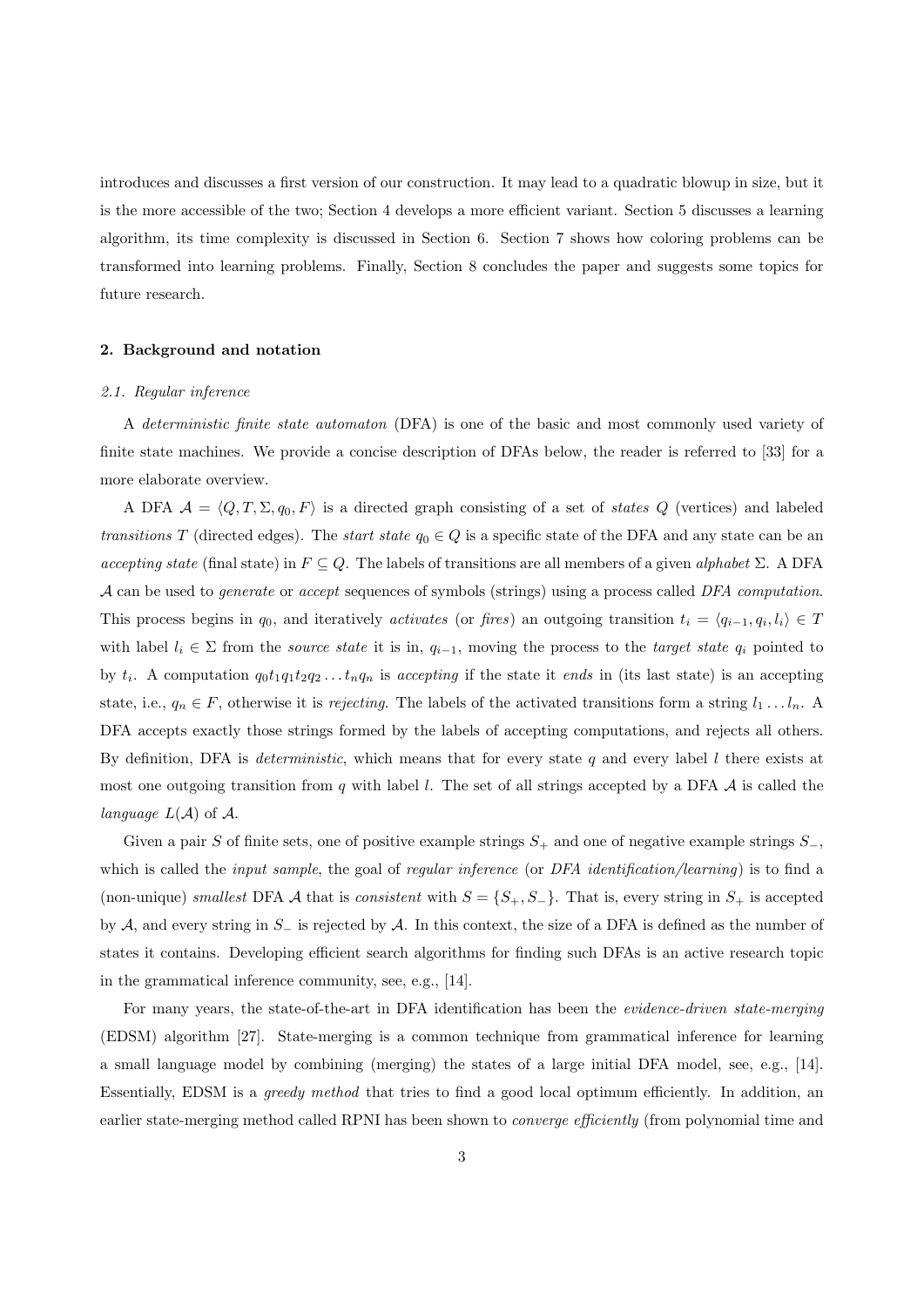data) to the global optimum in the limit [31]. EDSM participated in and won (in a tie) the Abbadingo DFA learning competition in 1997 [27].

Since our method is based on state-merging, we now briefly explain this simple yet effective approach. For more information the reader is referred to [14]. The key idea of state-merging is to first construct a tree-shaped DFA  $A$  from the input sample  $S$ , and then to merge (combine) the states of  $A$ . This initial DFA is called an *augmented prefix tree acceptor* (APTA). An example is shown in Figure 1.

**Definition 1** The APTA  $\mathcal{A} = (\langle Q, T, \Sigma, q_0, F \rangle, R)$  for an input sample  $\{S_+, S_-\}$  consists of a DFA  $\langle Q, T, \Sigma, q_0, F \rangle$  and a set of rejecting states R, where  $\Sigma$  is the alphabet of  $S_+ \cup S_-, q_0 = \epsilon$  (the empty word),  $Q = \{a \in \Sigma^* \mid \exists b \in \Sigma^* : ab \in (S_+ \cup S_-)\}, T = \{\langle a, a', l \rangle \in Q \times Q \times \Sigma \mid a' = al\}, F = S_+, and$  $R = S_-.$ 



Figure 1: An augmented prefix tree acceptor for  $S = (S_+ = \{a, abaa, bb\}, S_- = \{abb, b\})$ . The start state is the state with an arrow pointing to it from nowhere.

A merge of two states q and  $q'$  combines the states into one: it creates a new state  $q^*$  that has the incoming and outgoing transitions of both  $q$  and  $q'$ , which are subsequently removed from  $A$ . Such a merge is only allowed if the states are consistent, i.e., it is not the case that one of the two is accepting while the other is rejecting

When a merge introduces a non-deterministic choice, i.e.,  $q^*$  is the source of two transitions with the same label  $l$ , the target states of these transitions,  $q_1$  and  $q_2$ , are merged as well. This is called the *merging* for determinization process and is repeated until there are no non-deterministic choices left. However, if this process at some point merges two inconsistent states, the original states  $q$  and  $q'$  are also considered inconsistent and the merge will fail. The result of a successful merge is a new DFA that is smaller than before, and still consistent with the input sample S. A state-merging algorithm iteratively applies this state merging process until no more consistent merges are possible.

Withinn the grammatical inference community, the development of advanced and efficient search techniques based on the EDSM heuristic has been an active research topic for the last decade or so. The idea is to increase the quality of a solution by searching other paths in addition to the path determined by the greedy EDSM heuristic. Examples of such advanced techniques are dependency-directed backtracking [30],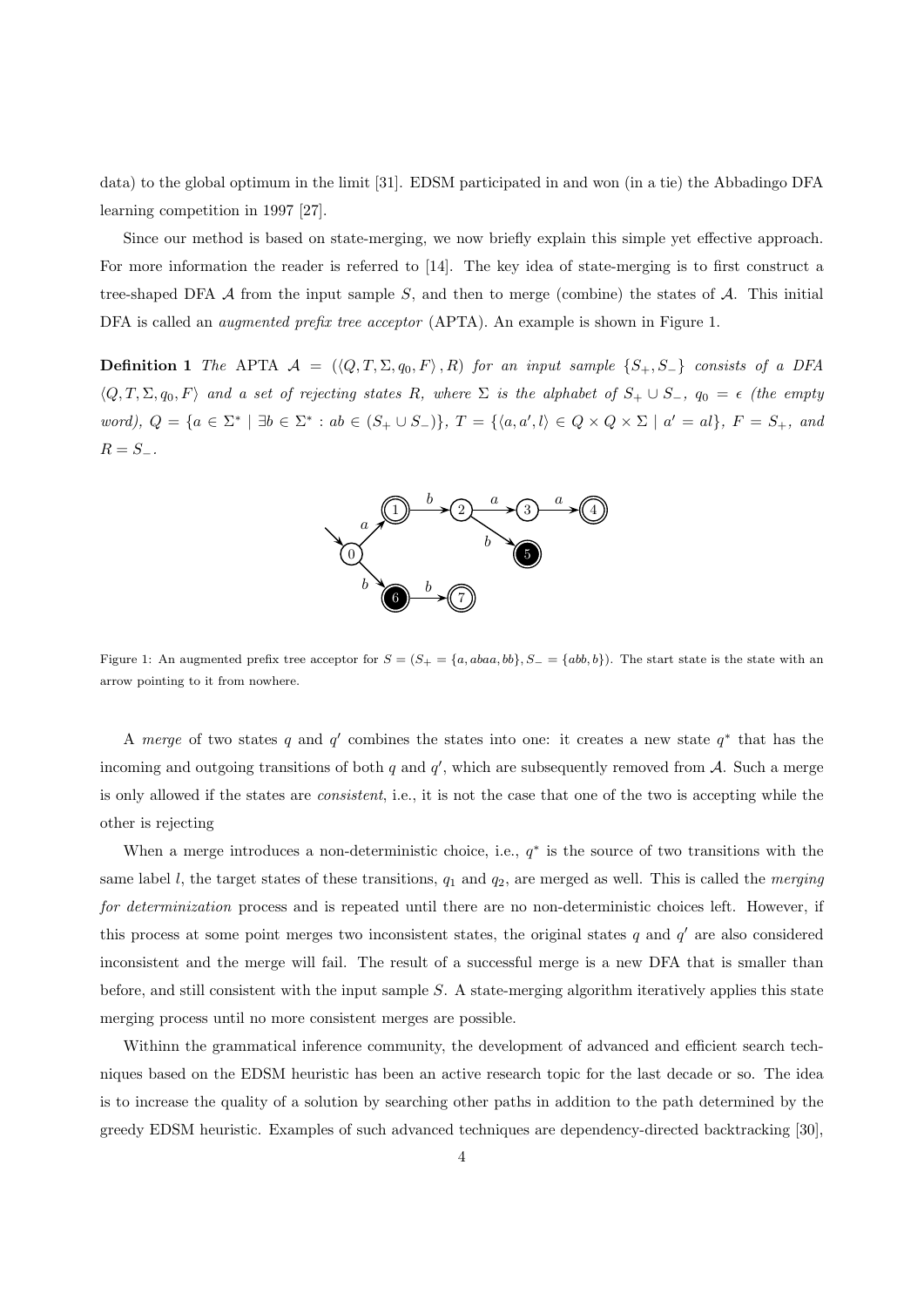using mutually (in)compatible merges [3], and searching most-constrained vertices first [26]. A comparison of different search techniques for EDSM can be found in [10]. Recently, instead of wrapping a search technique around EDSM, a translation of the regular inference problem into satisfiability (SAT) was proposed in order to use a state-of-the-art SAT-solver to search for an optimal solution [22]. The main advantage of such an approach is that it makes use directly of advanced search techniques such as conflict analysis, intelligent back-jumping, and clause learning, see, e.g., [7]. The winning contribution to the 2010 Stamina DFA learning competition was a combination of this SAT-based approach and EDSM with a modified heuristic [34]. Other recently proposed improvements to the algorithm are a parallelized version [4], and the use of ensembles of learned DFAs [16].

#### 2.2. Translating regular inference

The idea of translating the regular inference problem to other computational problems for which dedicated solvers exist is by no means new. In fact, one of the earliest regular inference algorithms, due to Biermann [8], is of this type. Biermann proposed to solve the regular inference problem by mapping it to constraint satisfaction. In his translation, every state is represented by a natural number, and constraints on the possible values of states are added to enforce consistency. The range of these numbers is then minimized, this corresponds to minimizing the number of states in the resulting DFA. More recently, Grinchtein et al. [20] adapted this translation in order to map regular inference to satisfiability (SAT) instead of constraint satisfaction. The numeric constraints from the constraint satisfaction problem are encoded using either a unary or a binary scheme into clauses and literals.

Another type of translation, introduced in Coste [13], maps regular inference to vertex coloring based on the state-merging approach. The main idea of this translation is to use a distinct color for every state of the identified DFA. Every vertex in the graph which is to be colored corresponds to a distinct state in the APTA. Two vertices  $v$  and  $w$  in this graph are connected by an edge (and thus cannot be assigned the same color) just if merging  $v$  and  $w$  would lead to an inconsistency in the original regular inference problem:

**Definition 2** The consistency graph  $G_c = (V, E_c)$  for an APTA  $\mathcal{A} = (\langle Q, T, \Sigma, q_0, F \rangle, R)$  consists of a set of vertices V and edges  $E_c$  such that  $V = Q$  and  $E_c = \{ \{a, a' \} \in \Sigma^* \times \Sigma^* \mid \exists b \in \Sigma^* : ab \in F$  and  $a'b \in R \}.$ 

The edges in this graph are called *inequality constraints*. Figure 2 shows an example of such a graph. This mapping is a very natural one, however it is not complete. In addition to these inequality constraints, equality constraints are required: if the parents of two states (in the APTA) with the same incoming transition label are merged, then these states must be merged as well, in order to obtain a deterministic automaton.

**Definition 3** The set of equality constraints  $E_e$  for an APTA  $A = (\langle Q, T, \Sigma, q_0, F \rangle, R)$  is the set of pairs of paired states  $\langle (a, b), (al, bl) \rangle \subset Q^2 \times Q^2$  with  $a, b \in \Sigma^*$  and  $l \in \Sigma$ .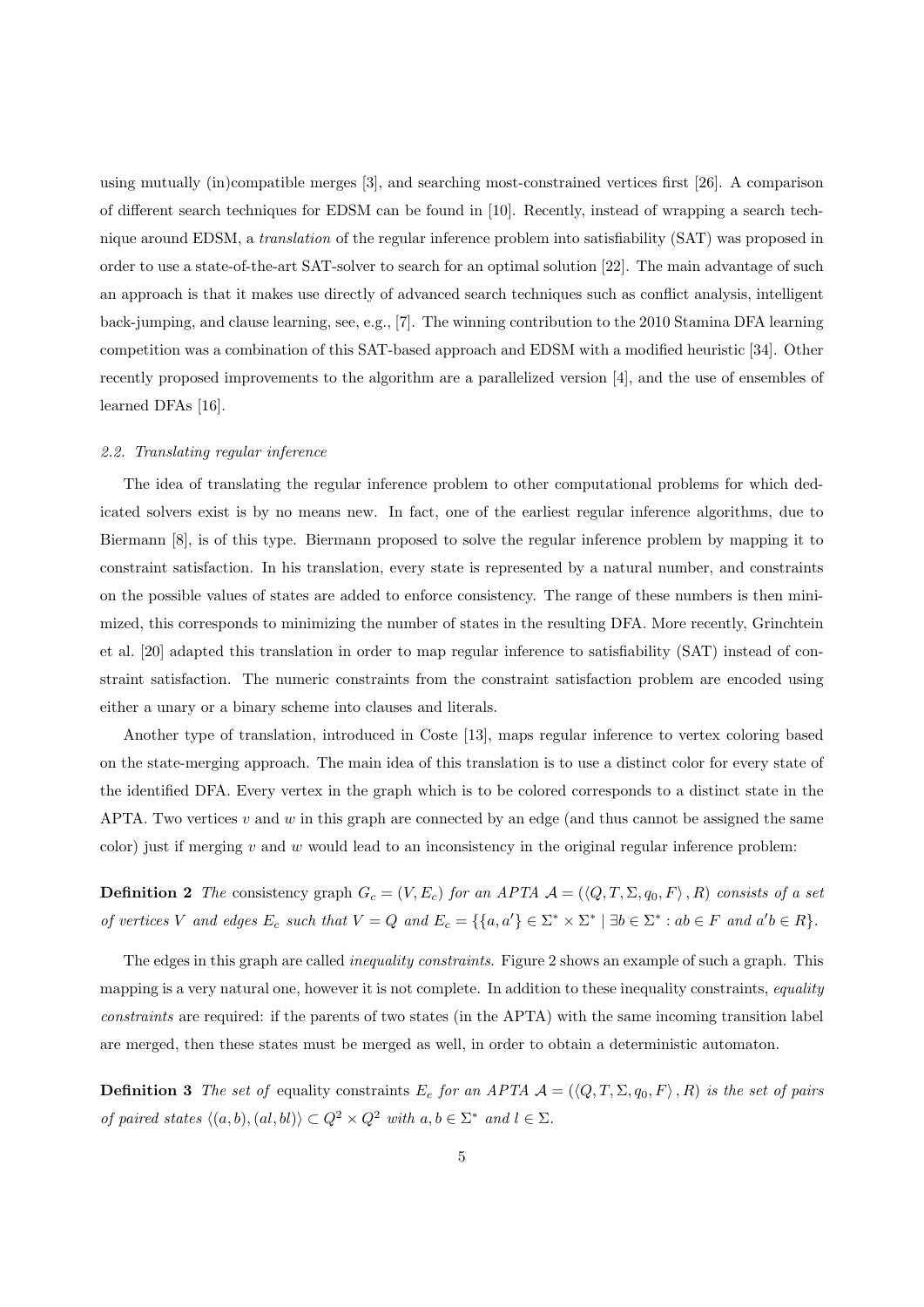

Figure 2: The consistency graph corresponding to the APTA of Figure 1. Some states in the consistency graph are not directly inconsistent, but inconsistent due to determinization. For instance states 2 and 6 are inconsistent because the strings abb (negative) and bb (positive) would end in the same state if these states were merged.

These equality constraints encode that two parent states a and b can be in the same color class only if their child states al and bl are in the same color class. Until now it has been unclear how to encode such constraints in a vertex coloring problem instance. In [13], these were encoded by modifying the graph according to the consequences of these constraints. This implies that a new vertex coloring instance has to be solved every time an equality constraint is used. Apart from being inefficient, this limits our choice of coloring algorithms to those that incrementally color a graph, vertex by vertex. Thirteen years later, this graph coloring encoding in [13] was used by Heule and Verwer as the basis for a more efficient translation to satisfiability [22], which encodes the equality constraints directly.

In the following, we develop a novel construction that encodes the equality constraints directly into vertex coloring.

#### 2.3. Vertex coloring

We briefly discuss vertex coloring in this subsection, and assume that the reader is familiar with the more basic concepts from graph theory.

A *coloring* of a graph is a function from its vertices to *colors* (or *color classes*). The term colors is due to historical reasons; it was originally studied in the context of coloring maps. In the remainder, we will simply use natural numbers as names for these colors.

A coloring is called proper for graph G if no two connected vertices in G have the same color, and optimal for  $G$  if it is both proper and assigns the smallest possible number of colors to the vertices of  $G$ . This number is known as the *chromatic number* of G, denoted by  $\chi(G)$ . We will write color(x) = c when vertex x is labeled with color c. We write  $x = c$  y to indicate that vertices x, y are members of the same color class.

When we call an optimal coloring *unique*, this is taken to mean unique up to recoloring. Recoloring can be understood as renaming, i.e., applying a substitution  $\sigma$  to the color labels of G such that, whenever for any two vertices x, y from G,  $x =_c y$ , then  $\sigma[x] =_c \sigma[y]$ , and when  $x \neq_c y$ , then  $\sigma[x] \neq_c \sigma[y]$ . Note that for every recoloring, its inverse exists.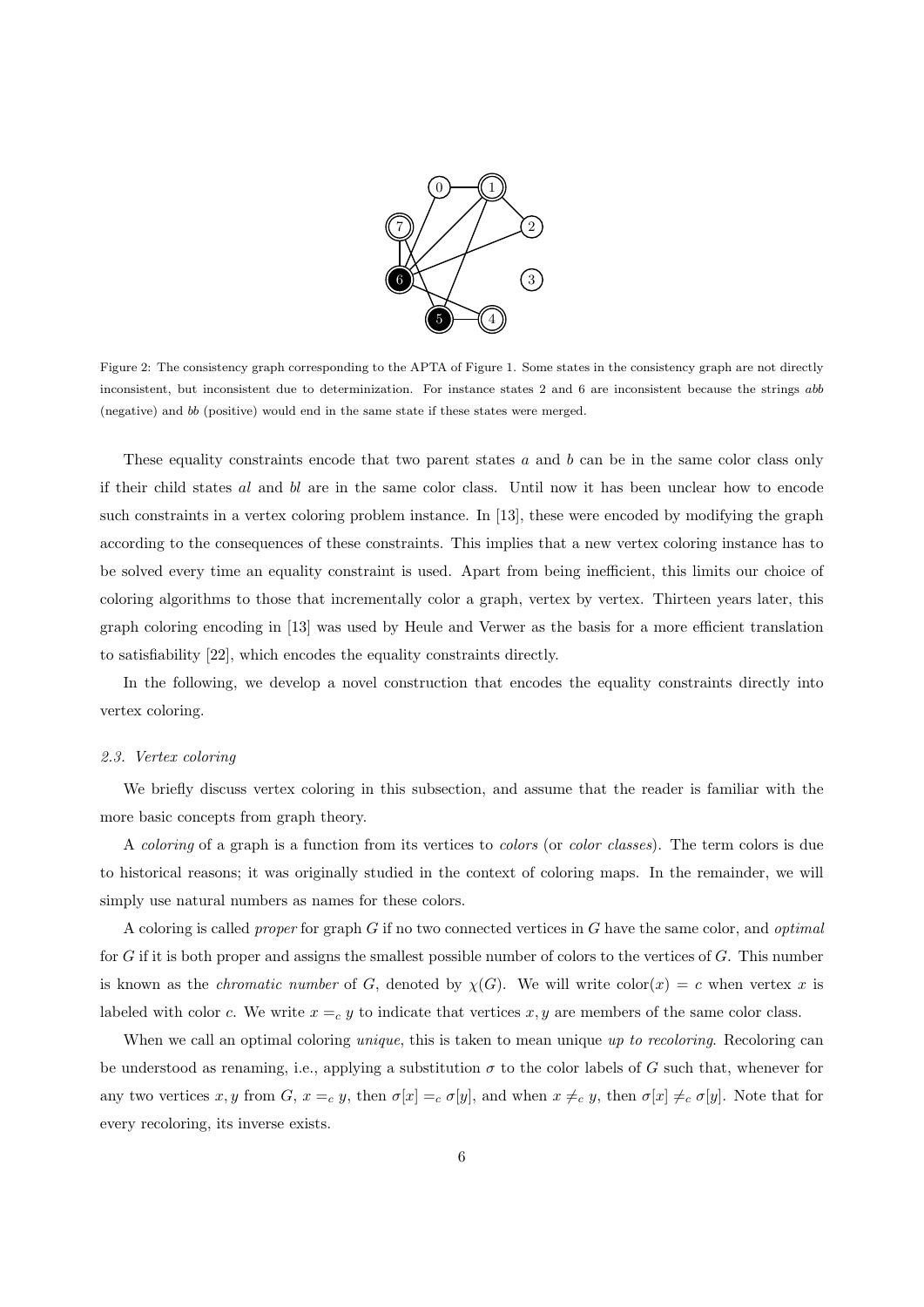## 3. Encoding equality constraints into the graph

In this section we will show how equality constraints can either be encoded into the graph, or can be reduced to simple checks after a coloring has been generated.

#### 3.1. Graphs with chromatic number less than or equal to two

The 1-colorable graphs are obviously exactly the edgeless graphs. Since all vertices of the graph are members of the same color class, the issue of equality constraints is irrelevant in this case.<sup>3</sup>

Also note that a target automaton with just one state always generates  $\Sigma^*$ ; for any sample for such a language,  $S_-=\emptyset$ .

It is a well-known fact that the 2-colorable graphs are exactly the bipartite graphs. For this class, a coloring can be found in polynomial time with a parity-based algorithm: pick an arbitrary vertex  $v$  and label all vertices in the graph with their distance to  $v$  (which can be done with depth-first search). We obtain a bipartite graph, one partition of which consists of all vertices at even distance from  $v$ , and the other partition of which consists of all vertices at odd distance from v. Each partition can then be regarded as a color class. Two vertices obviously have the same color if and only if they are members of the same partition.

Equality constraints can be ignored when both of the pairs of vertices involved in such a constraint are from the same connected component of the bipartite graph. It suffices to check that the constraint is not violated after the coloring has been assigned to the consistency graph.<sup>4</sup>

However, in the case that  $G_c$  consists of multiple connected components, equality constraints may block certain merges, resulting in  $\chi(G_e) > 2$ , so the coloring problem becomes NP-complete.<sup>5</sup>

#### 3.2. Graphs with chromatic number greater than or equal to three

When the chromatic number of the consistency graph is three or more, equality constraints have to be taken into account. This requires the construction of a graph that, for each equality constraint, includes a gadget as seen in Figure 3.

This construction is formally defined as follows:

<sup>&</sup>lt;sup>3</sup>As an aside, it should be noted that  $\chi(G_c(S)) = 1$  does not in itself imply that the target automaton consists of just one state. This can be easily seen by considering any sample with  $S_ = \emptyset$ . This implies the complete absence of conflicts, but this may simply be due to a sample not being representative for the target language.

<sup>4</sup>Technically speaking, even this check is not necessary: a violation can only occur if the sample is inconsistent, and such a case is excluded by definition.

<sup>5</sup>A recent proof of NP-completeness of the problem for 2-state automata, based on a reduction from SAT, can be found in [15]. It is also shown there that this more restricted problem can be solved in polynomial time when the samples consists of just two words (Theorem 16).

It is pointed out in an extended version of that paper that an earlier, unpublished proof is due to Dana Angluin. This is mentioned in [2], and without reference in [14].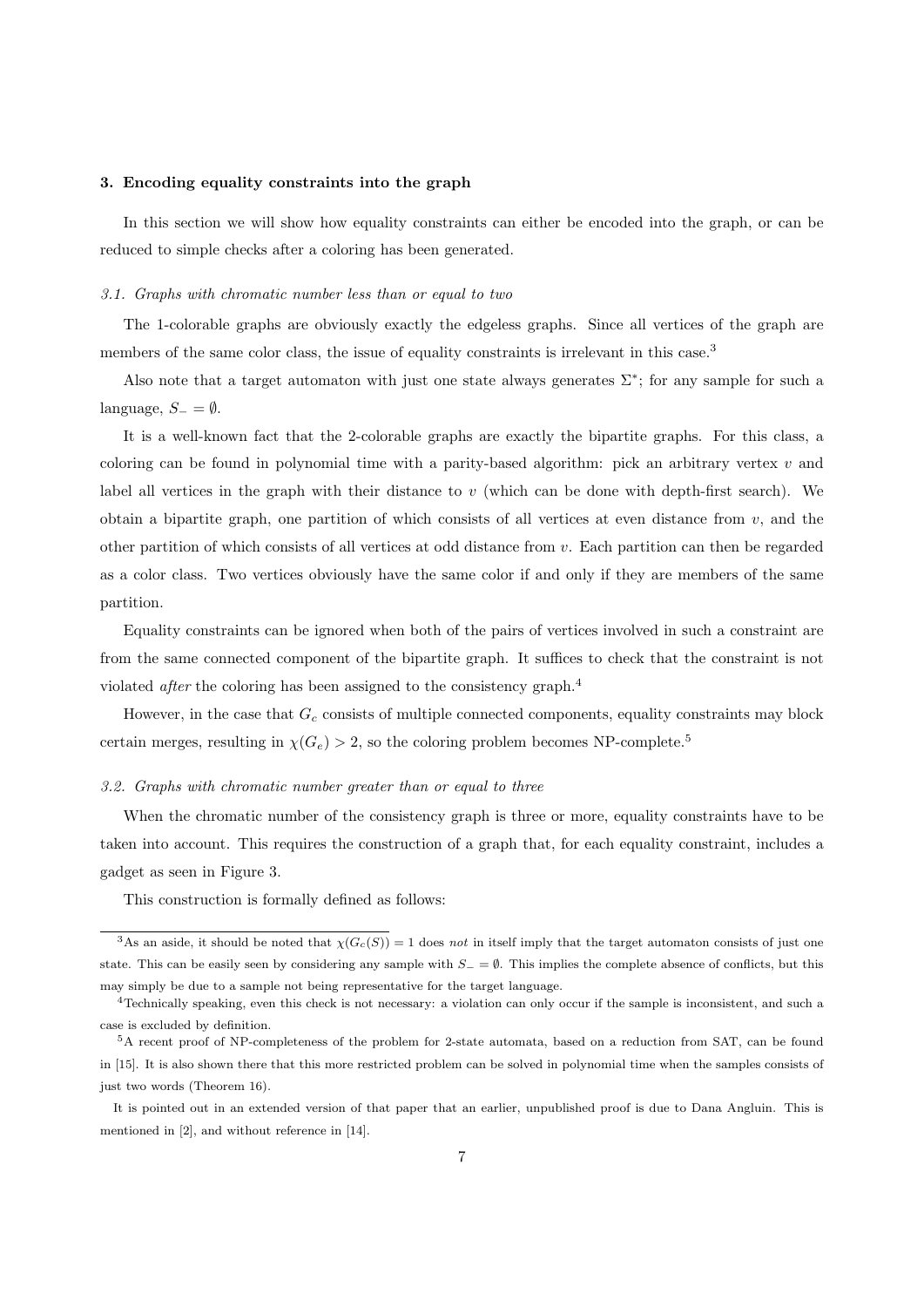

Figure 3: This gadget encodes equality constraints into a graph. A thick line represents a set of edges that connect a vertex (circle) to all vertices in a clique (ellipse).

**Definition 4** Given a consistency graph  $G_c = G_c(S) = (V, E)$ , let  $\chi = \chi(G_c)$ , and let Clique<sub>1</sub>, Clique<sub>2</sub> and Clique<sub>3</sub> be three disjoint cliques of size  $\chi - 2$ .

Let  $E_e$  be the set of equality constraints for APTA(S), and let  $G_e = (V \cup V', E \cup E')$  be the smallest graph such that, for each equality constraint  $e = \langle (u, v), (x, y) \rangle \in E_e$ ,

- 1.  $Clique_1$ ,  $Clique_2$  and  $Clique_3$  are in the graph;
- 2. vertices  $x', x'', y', y''$  are in the graph;
- 3. v,  $x''$ ,  $y''$  are connected to all vertices in Clique<sub>1</sub>;
- 4.  $x'$ ,  $y''$ ,  $y'$  are connected to all vertices in Clique<sub>2</sub>;
- 5.  $y'$ , x, y are connected to all vertices in Clique<sub>3</sub>;
- 6. u is connected to  $x''$ ,  $x''$  to  $x'$ , v to  $y''$ ,  $y''$  to  $y'$ , x to  $x'$ , and y to  $y'$ .

We are now in the position to state a lemma which will play a key role in the remainder of this paper:



Figure 4: The subgraph discussed in Lemma 5.

**Lemma 5** Given a graph G, let  $\chi = \chi(G)(\geq 3)$ , and let G' be an induced subgraph of G which is isomorphic to  $G''[u, v, x', y']$ , where  $G''$  is the graph shown in Figure 4. Note that its clique is of size  $\chi - 2$ .

Then, given any optimal coloring for  $G'$ :

- 1. either  $x' =_c v$ , or  $x' =_c y'$ ;
- 2. if it is the case that  $u =_c v$ , then we also have  $x' =_c y'$ .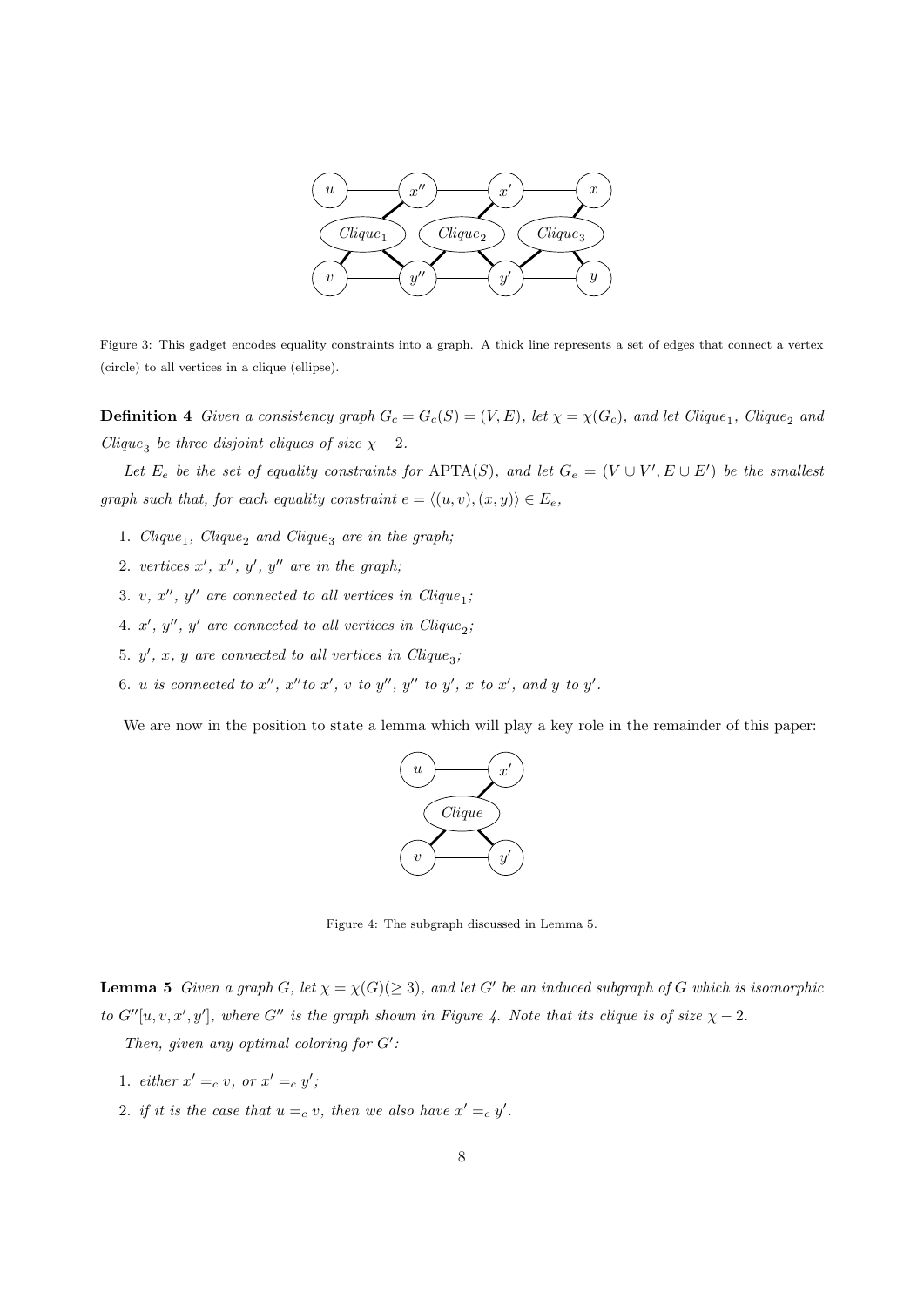**Proof.** Let C be the set of all colors used in some optimal coloring of G, and let  $C_1$  be the colors assigned to the subgraph *Clique* from G''. Since *Clique* is of size  $\chi - 2$ ,  $\chi$ (*Clique*) =  $\chi - 2$ , thus  $|C - C_1| = 2$ .

Because v is connected to all vertices in Clique, it has to be assigned some color  $c_v$  from  $C - C_1$ . Since y' is connected to v and to all vertices in *Clique*, it has to be assigned the color  $C - C_1 - c_v$ .

Vertex x' is connected to all vertices in Clique, so it has a color from  $C - C_1$ . Since this set contains just 2 colors, either  $x' = c$ , or  $x' = c$ ,  $y'$ , which proves 1.

Since x' is connected to u, it has a color from  $C - C_1 - c_u$ . If  $u =_c v$ , this set is a singleton and contains just the color assigned to  $y'$ , which proves 2.

We are now in a position to prove correctness of our construction.

**Proposition 6** Let  $G_c = G_c(S)$ , and  $\chi(G_c) \geq 3$ . Let  $G_e = G_e(S)$  (as given in Definition 4).

Then, given an optimal coloring for  $G_e$ , for any equality constraint  $e = \langle (u, v), (x, y) \rangle \in E_e(S)$ , if the vertices corresponding to u and v are in the same color class, then so are x and y.

**Proof.** Given an equality constraint which states that merging u and v requires merging x and y, we show the following:

- 1. in our construction, if vertices u and v are in the same color class, then x and y are members of the same color class, for any minimal coloring;
- 2. if vertices u and v are not in the same color class, then x and y can be in the same color class, but this is not necessarily the case;
- 3. we show that our construction is correct for any combination of 3 colors;
- 4. we show that it remains correct for any combination of more than 3 colors.

Demonstrating these four points together proves the proposition. First, let  $C(G) = \{c_1, \ldots c_\chi\}$  be the set of all colors used in any optimal coloring of graph  $G$  ( $\chi = \chi(G)$ ).

Point 1 can be demonstrated by applying Lemma 5 three times: if  $u = c$  v, then  $x'' = c$  y''; if  $x'' = c$  y'', then  $x' =_c y'$ ; if  $x' =_c y'$ , then  $x =_c y$ .

Thus  $u =_c v$  implies  $x =_c y$ .

We now proceed to demonstrate point 2 using the same method: if  $u \neq_c v$ , then by Lemma 5 an optimal coloring exists with  $x'' \neq_c y''$ ; similarly for  $x' \neq_c y'$ ; and thus  $x \neq_c y$ . If  $u \neq_c v$ , then by Lemma 5 and optimal coloring exists with  $x'' = c$  y''; therefore  $x' = c$  y'; and thus  $x = c$  y.

Point 3 can best be demonstrated by case analysis, i.e., simply enumerating all possible colorings (up to recoloring). As the reader may check, Figure 5 exhaustively enumerates all possible cases for  $\chi = 3$ . i.e. all unique colorings.

We conclude by demonstrating point 4: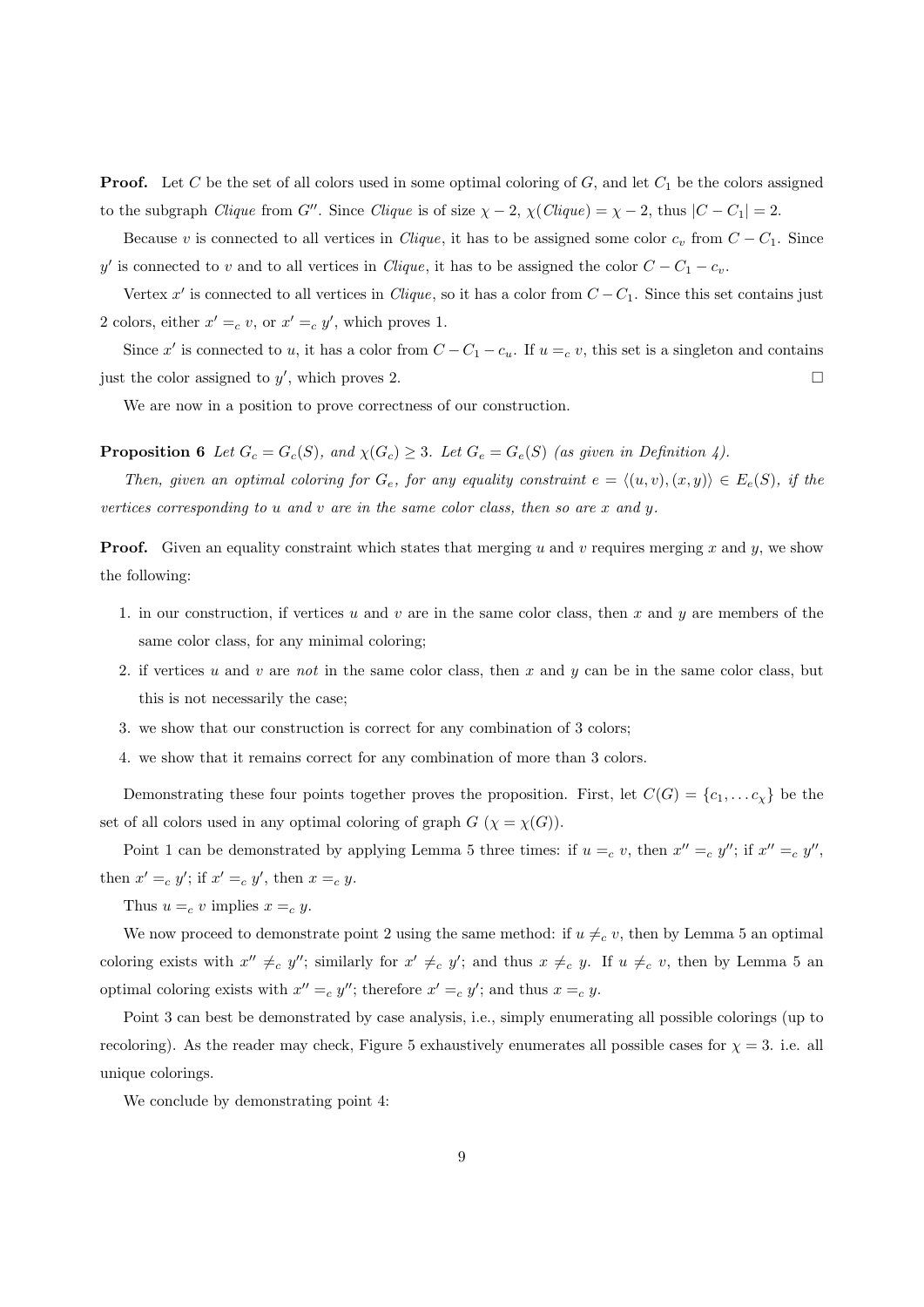Points 1 and 2 hold for any  $\chi \geq 3$ , so it suffices to generalize point 3 to cases where  $\chi \geq 4$ . Let  $G_{\chi}$  be a gadget as in Definition 4, for some  $\chi \geq 4$ , and  $G_3$  the same for  $\chi = 3$ . It is clear that  $G_3$  is an induced subgraph of  $G_\chi$ . To be more precise,  $G_\chi$  can be obtained from  $G_3$  by adding  $i-3$  distinct new vertices to each of its three central cliques and connecting them in the obvious way.

It is easy to see that, in the case that  $x =_c y$  and  $u =_c v$ , we can obtain an optimal coloring for  $G_\chi$  by picking (a recoloring of) one of the lowest three colorings from Figure 5. This colors a subgraph isomorphic to  $G_3$ , the colors for the vertices not in this subgraph are the 'new' ones added to each of the central cliques Clique<sub>i</sub> are obtained simply by non-deterministically assigning them from  $C - C(Clique_i) - C(N(Clique_i))$ (where  $C(G)$  yields the colors assigned to vertices in G, and  $N(G)$  yields the union of neighborhoods of all vertices in  $G$ ).

In the case that  $x =c y$  and  $u \neq c v$ , colorings can be obtained from the middle three colorings from Figure 5. The top left vertex, u, can be assigned any color as long as  $u \neq_c v$ , since it's not connected to any of the cliques. It is connected only to  $x''$ , and we have  $x'' = c$  v. If v gets assigned a color such that  $\text{color}(v) > 3$ , we get  $v \neq_c y''$ , so we get a proper coloring when no vertex in  $Clique_1$  is assigned  $\text{color}(v)$  or  $\text{color}(y'')$  (which is 1 or 2 in the figure). The same line of reasoning can be applied to x and y: If x and y get assigned a color such that  $\text{color}(x) > 3$ , we obtain an admissible coloring just when no vertex in Clique<sub>3</sub> is assigned  $\text{color}(x)$  or  $\text{color}(x'')$  (which is 1 or 2 in the figure).

For the case that  $x \neq_c y$ , consider the top three colorings from Figure 5. A complicating factor is that the lower right vertex, y, has multiple options for coloring; for a gadget for  $\chi$  colors, there are  $\chi - 1$  options. It is easy to see though that the only restriction on  $\text{color}(y)$  is that  $y \neq_c y'$ , which implies  $y \neq_c x$ , since  $y' = c$  x for all three gadgets. So, if color(y) > 3, the other of the  $\chi$  -1 options can be assigned to vertices in  $Clique<sub>3</sub>$  and an admissible coloring is obtained. For vertices x, u, v, reasoning from the previous paragraphs applies.

We have thus demonstrated the validity of all four points, which concludes the proof.  $\Box$ 

#### 4. More efficient equality constraints

The translation described above encodes the equality constraints from the regular inference problem, but unfortunately it is not very efficient: in the worst case it can require up to  $O(||S||^2)$  cliques of size  $\chi - 2$ . Since S (the input sample) can get very large, this quadratic relation is highly undesirable. In [22], a similar problem was observed for a translation of regular inference to satisfiability. This was solved by introducing additional variables that encode the equality constraints globally, i.e., for the complete resulting automaton model instead of separately for each pair of APTA states. Below, we show that such a global encoding is also possible for our translation to vertex coloring, and that it reduces this quadratic relation to a linear one as well.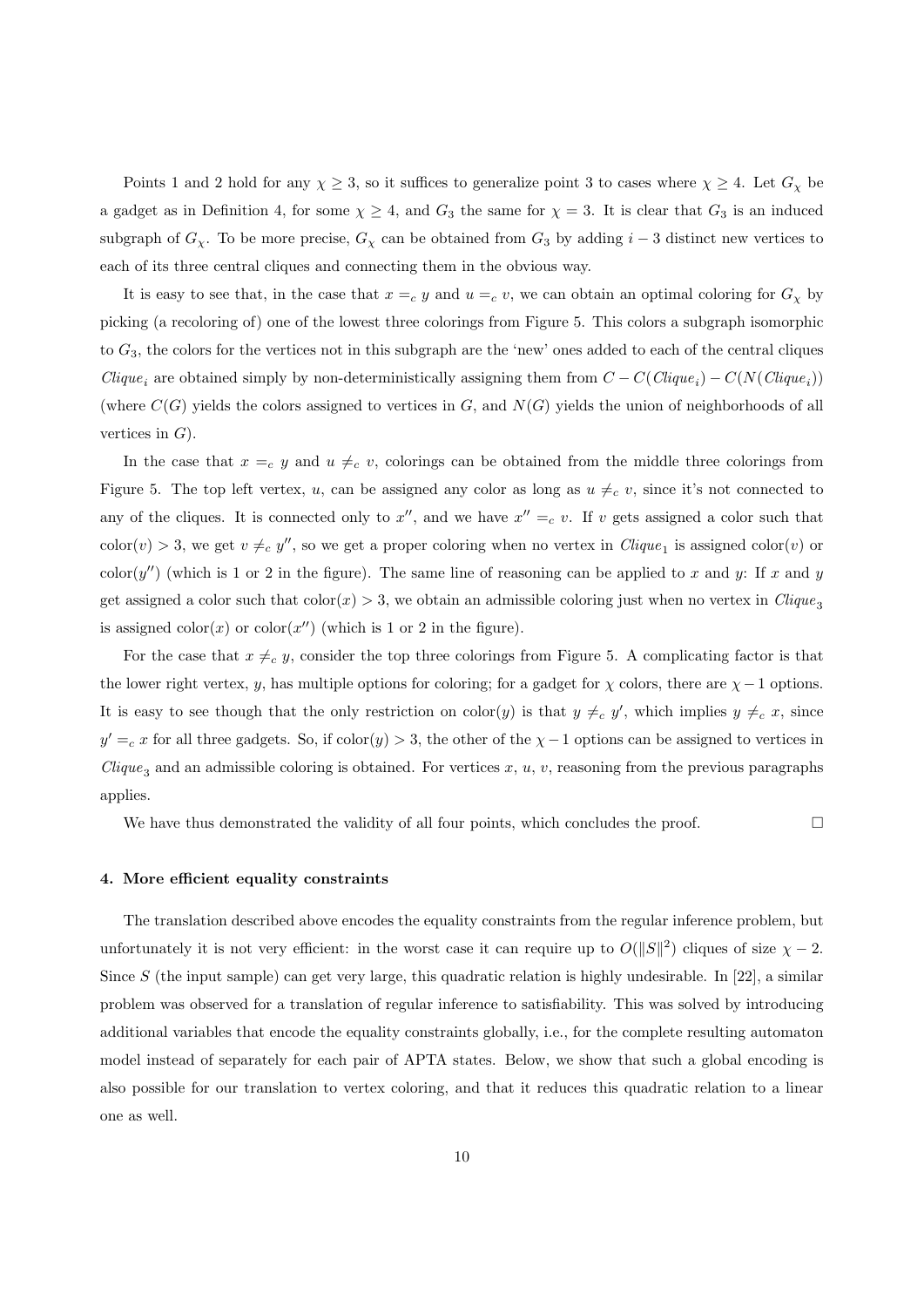

Figure 5: Possible colorings for the  $\chi(G_c) = 3$  construction.

The key idea is to introduce two additional sets of vertices that encode the states of the resulting automaton model and the transitions between them. The first set contains a clique of  $\chi$  vertices, one for every state of the automaton. The second set contains  $\chi \cdot |\Sigma|$  pairwise non-connected vertices, one for every possible transition of the automaton. We denote the vertices from the first set using  $q_i$  (state i in the resulting automaton), and those from the second set using  $t_{i,l}$  (the target of the transition from state i with label a). We now replace the v and y vertices from the gadget in Figure 3 by the  $q_i$  and  $t_{i,l}$  vertices shown in Figure 6. This construction is identical to the previous one, except that it connects every pair of vertices  $(u, x)$  that is used in an equality constraint  $\langle u, v, x, y \rangle \in E_e$  for a label  $l$   $(v = ul)$  to  $(q_i, t_{i,l})$  for all  $0 \leq i \leq \chi$ . If two pairs of vertices  $(u, x)$  and  $(v, y)$  were connected by the gadget in Figure 3 in the translation described in the previous section, they are now connected through the vertices  $(q_i, t_{i,l})$  from the two gadgets in Figure 6.

As shown below, this is sufficient to correctly encode every equality constraint.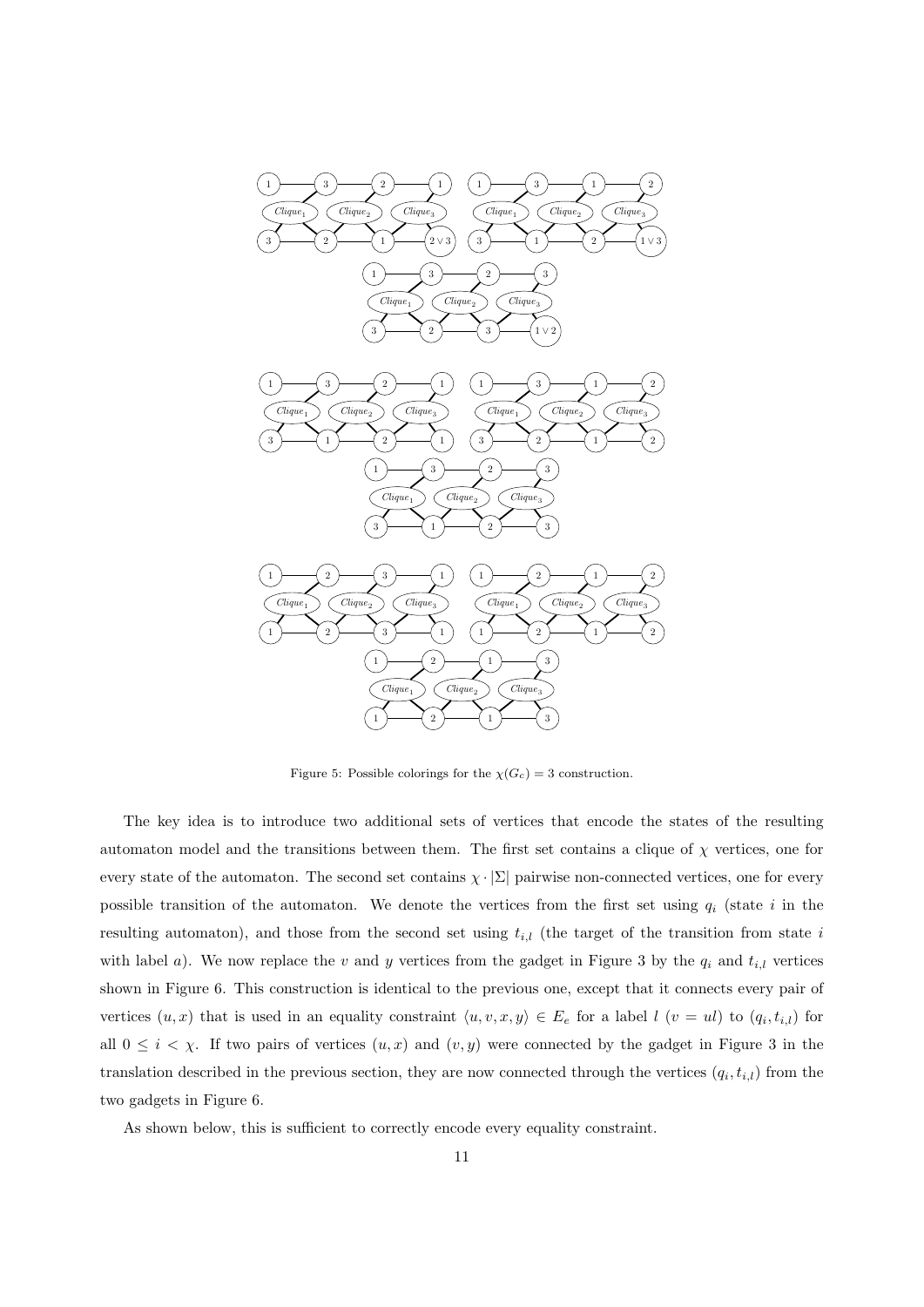

Figure 6: This gadget encodes equality constraints into a graph more efficiently than the gadget from Figure 3. There exists one vertex  $q_i$  for every color i, and one vertex  $t_{i,l}$  for every color i and symbol l from the alphabet. The gadget is repeated for every possible color  $i$ , and the  $q_i$  vertices connected to each other in a clique of their own. Although the number of gadgets required per equality constraint is increased, the resulting encoding is more efficient due to the overlap in the created subgraphs: every pair of vertices  $(v, y)$  or  $(u, x)$  needs to be connected only once to every  $(q_i, t_{i,l})$ .

**Proposition 7** By replacing every occurrence of v by  $q_i$  and y by  $t_{i,l}$  for all  $0 \leq i \leq \chi$  in Definition 4, we obtain the construction in Figure 6. Let  $G_e$  be the graph resulting from this construction. Then, given a minimal coloring for  $G_e$ , for any equality constraint  $\langle (u, v), (x, y) \rangle \in E_e$ , if the vertices corresponding to u and  $v$  are in the same color class, then so are  $x$  and  $y$ . Furthermore, no other constraints are encoded by the gadget in Figure 6.

**Proof.** Due to the clique connecting the vertices  $q_i$ , there exists an  $q_i$  in C for any color class C. Thus, if u and v are in the same color class C, then there exists a  $q_i$  that is in this class as well. By Proposition 6, there exists in  $G_e$  a gadget that forces  $t_{i,l}$  to be in the same color class  $C'$  as x since u and  $q_i$  are both in C. Similarly, there exists a gadget that forces  $t_{i,l}$  to be in the same color class as y. Clearly, this is only possible if  $y$  is also in  $C'$ .

It is also straightforward to see that this new gadget does not impose any constraints other than equality. If u and v are in a different class, then they are in the same class with different  $q_i$  and  $q_j$ , and thus x and y are in the same class as different  $t_{i,l}$  and  $t_{j,l}$ , which can belong to different color classes. Furthermore, since the gadget connects  $(u, x)$  with  $(q_i, t_{i,l})$  for all i only if there is a transition from u to x in the APTA with label l, no constraints are constructed for pairs of states  $(u, x)$  and  $(v, y)$  with differently labeled transitions between  $(u, x)$  and  $(v, y)$ .

The size of the resulting translation is significantly smaller than before since every pair of vertices  $(u, x)$ that occurs on one side of an equality constraint for label l now connects through the gadget from Figure 3 to all pairs of vertices  $(q_i, t_{i,l})$  for  $0 \leq i < \chi$ , resulting in  $O(||S|| \cdot \chi)$  gadgets instead of  $O(||S||^2)$ .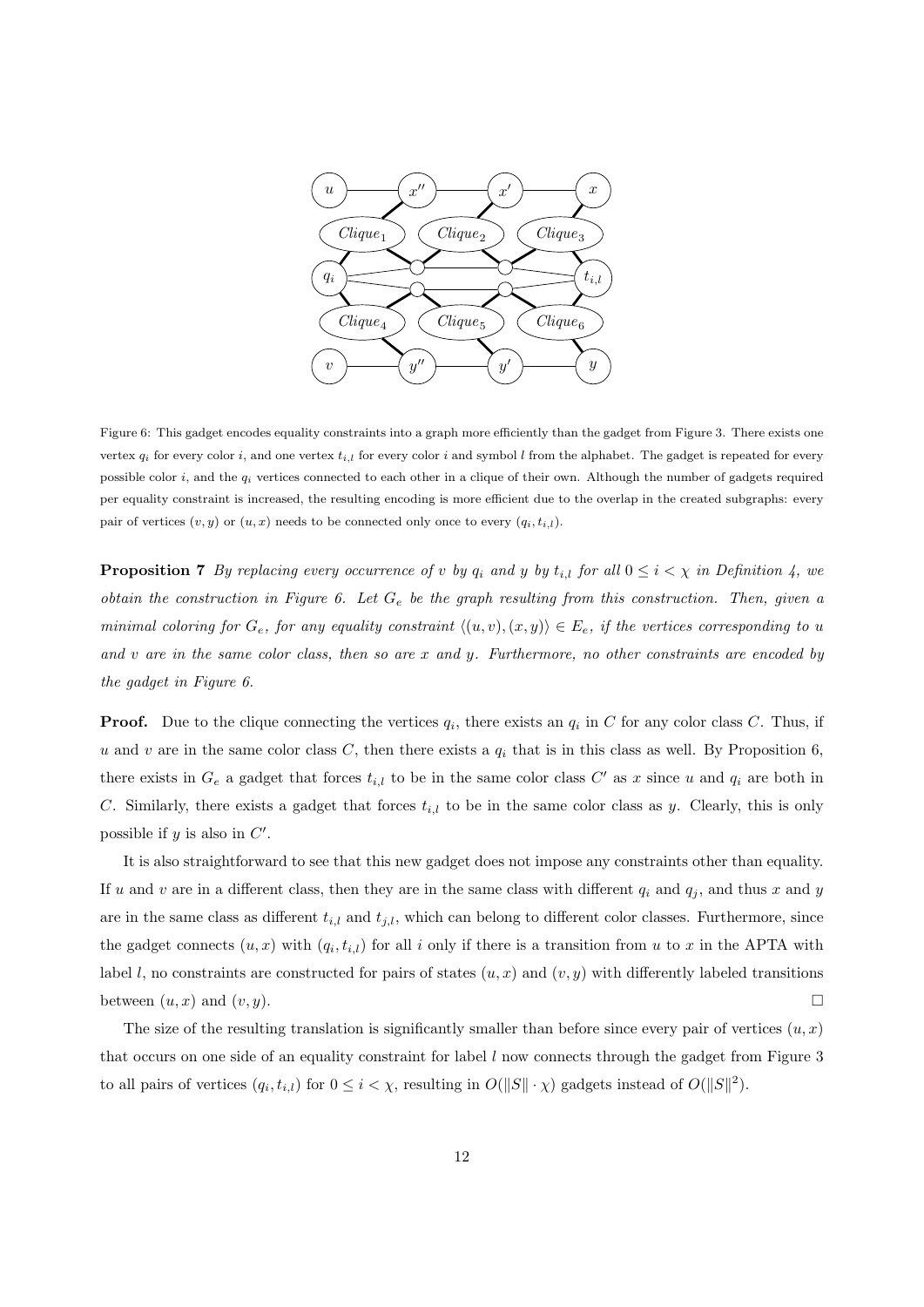## 5. Learning algorithm

Given the construction sketched in Proposition 7, it is straightforward to come up with a learning algorithm fsuch as the following:

**Definition 8** Let  $LEARN(S)$  be the following algorithm:

*Require: Sample S* =  $(S_+, S_-)$ , CHROM\_NR(), COLOR()  $A := \text{APTA}(S_+, S_-)$  $G_c (= (V_c, E_c)) := G_c(A)$  {consistency graph for A}  $upp\_bound := |V_c|$  $\chi := \text{CHROM\_NR}(G_c)$ for  $i = \chi$  to upp-bound do  $G_e := G_e(\text{APTA}(S), i)$  {consistency graph with equality constraints for A assuming i colors}  $C := \text{COLOR}(G_e, i)$  {proper coloring for  $G_e$  with i colors} if  $C$  defined then BREAK end if end for for all c in C do MERGE all states in A that correspond to vertices in c end for compute normal form  $A'$  of  $A$  {only observable part, no 'reject' labels} return  $A'$ 

Here, CHROM\_NR and COLOR are user-supplied algorithms for determining chromatic number and computing a vertex coloring, respectively. Note that  $\chi(G_c)$  may be underestimated without affecting correctness, so even the constant 1 would be acceptable as CHROM NR. However, for reasons of efficiency it would be wise in practice to use an estimate that is both accurate and easy to compute.

It was shown in [19] that an algorithm that enumerates all DFAs with monotonically increasing size until it finds one consistent with a given sample identifies all DFAs in the limit from complete data. Thus, if we assume CHROM\_NR( $G_c$ )  $\leq \chi(G_e)$ , and we choose the APTA-generating algorithm and COLOR() so that they yield the first automaton in such an enumeration consistent with the sample, we obtain:

Theorem 9 The algorithm given in Definition 8 solves the regular inference problem, that is, it finds a minimal automaton consistent with given positive and negative data.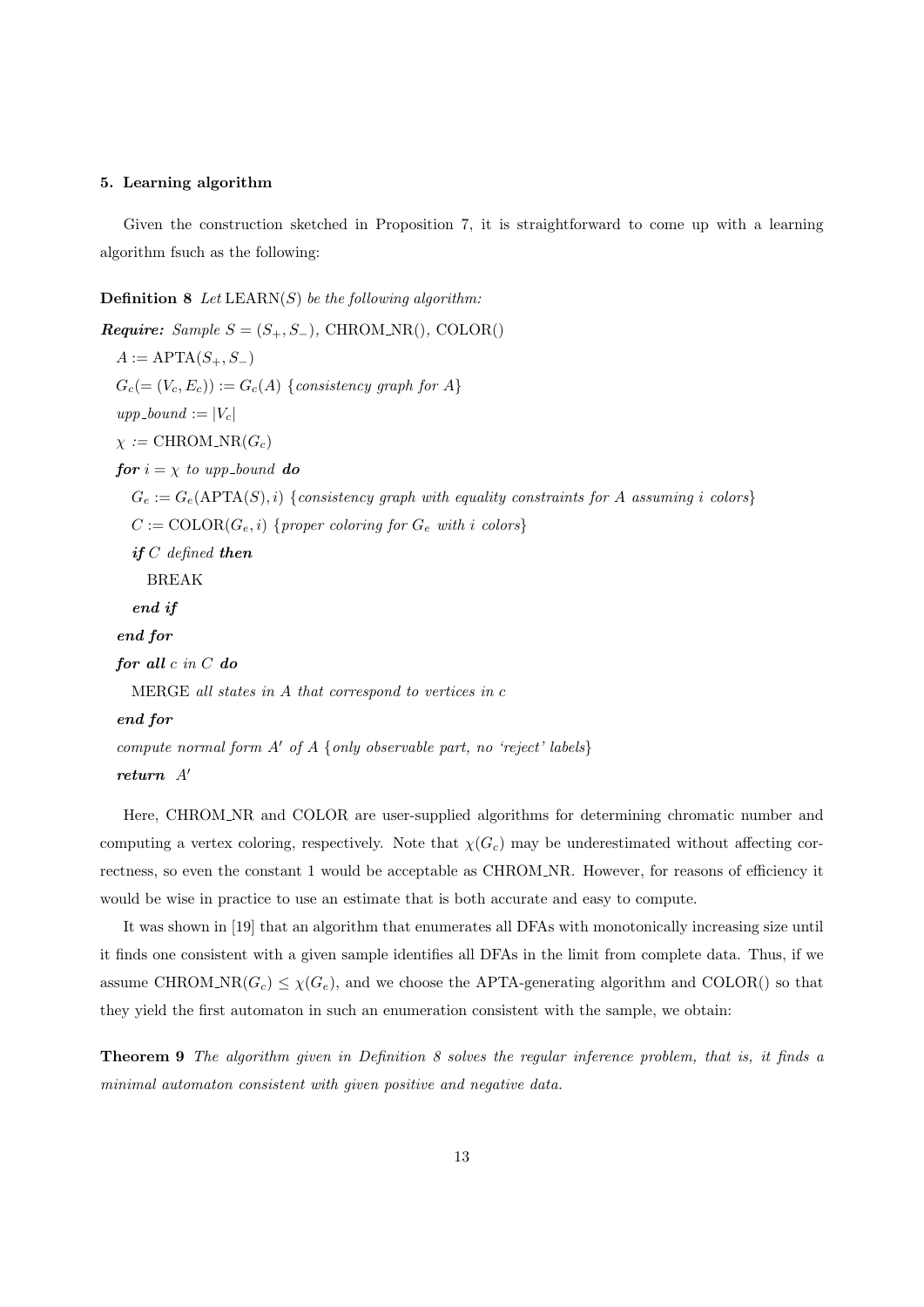**Proof.** It is clear that COLOR finds an optimal coloring for  $G_e$ . Since there is a one-to-one correspondence between color classes of  $G_e$  and states in the hypothesized automaton, the hypothesis is always an automaton of minimal size (w.r.t. the sample). Since  $G_c$  is an induced subgraph of  $G_e$ , the hypothesis does not violate any inequality constraints and thus accepts all of  $S_+$  and rejects all of  $S_-.$  By Proposition 6, the resulting automaton also respects all equality constraints. Thus the hypothesis is always an automaton of minimal size consistent with given positive and negative data.

Corollary 10 The algorithm given in Definition 8 identifies in the limit from positive and negative data the class of all deterministic finite state automata.

It should be clear that our algorithm is consistent, order-independent and set-driven. We leave open the questions of conservative learning and the possibility of an incremental learning algorithm.

# 6. Bounds

Recall that in Section 4, an upper bound was established on the number of equality constraints of  $||S|| \cdot \chi$ . Since the gadget consists of  $4 + 3(\chi - 2)$  vertices, in the case that  $\chi \geq 3$ , we obtain an upper bound of  $s \cdot \chi \cdot (4 + 3(\chi - 2)) + s = s \cdot (3\chi^2 - 2\chi + 1)$  vertices in  $G_e$ , where  $s = ||S||$  and  $\chi = \chi(G_c)^{6}$ .

Note that this does not necessarily imply that our learning algorithm has quadratic space requirements. Depending on the choice of algorithm for COLOR, it may not be necessary to explicitly represent  $G_e$  with, for example, an adjacency matrix. Instead, a representation of  $G_c$  could be used, and the additional edges and vertices necessary for representing equality constraints could be computed on the fly just when the coloring algorithm requires them. It will in general be necessary to keep track of the colors assigned to the additional vertices, but for the cliques in the equality subgraphs a representation can be used that requires, for every such clique, only as many bits as  $\chi(G_e)$ .

The fastest known (exact) vertex coloring algorithm has a time bound of  $O(2^v v)$  ([9], v being the number of vertices in  $G_e$ ), and, given graphs of chromatic number 3 or 4, the tighter bounds of  $O(1.3289^v)$  ([6]) and  $O(1.7504^v)$  ([11]), respectively. Combined with our bound for the size of  $G_e$ , assuming that the algorithm has to iterate from 1 to  $\chi$ , and assuming CHROM\_NR simply yields 1, we obtain the following time bounds  $(s = \|S\|$  and  $\chi = |A|)$ :

- 1. target automaton has 1 state:  $f(s)$ , with f some polynomial function;
- 2. target automaton has 2 or 3 states:  $O(1.3289^{22s})$ ;<sup>7</sup>

 $6$ This bound was first derived in [12], unfortunately, however, its presentation was flawed. What we present here is the corrected version.

<sup>&</sup>lt;sup>7</sup>It was claimed incorrectly in [12] that in the case of a 2-state automaton,  $G - e(S)$  is 2-colorable. Recall that this is not necessarily the case, see the discussion in Subsection 3.1.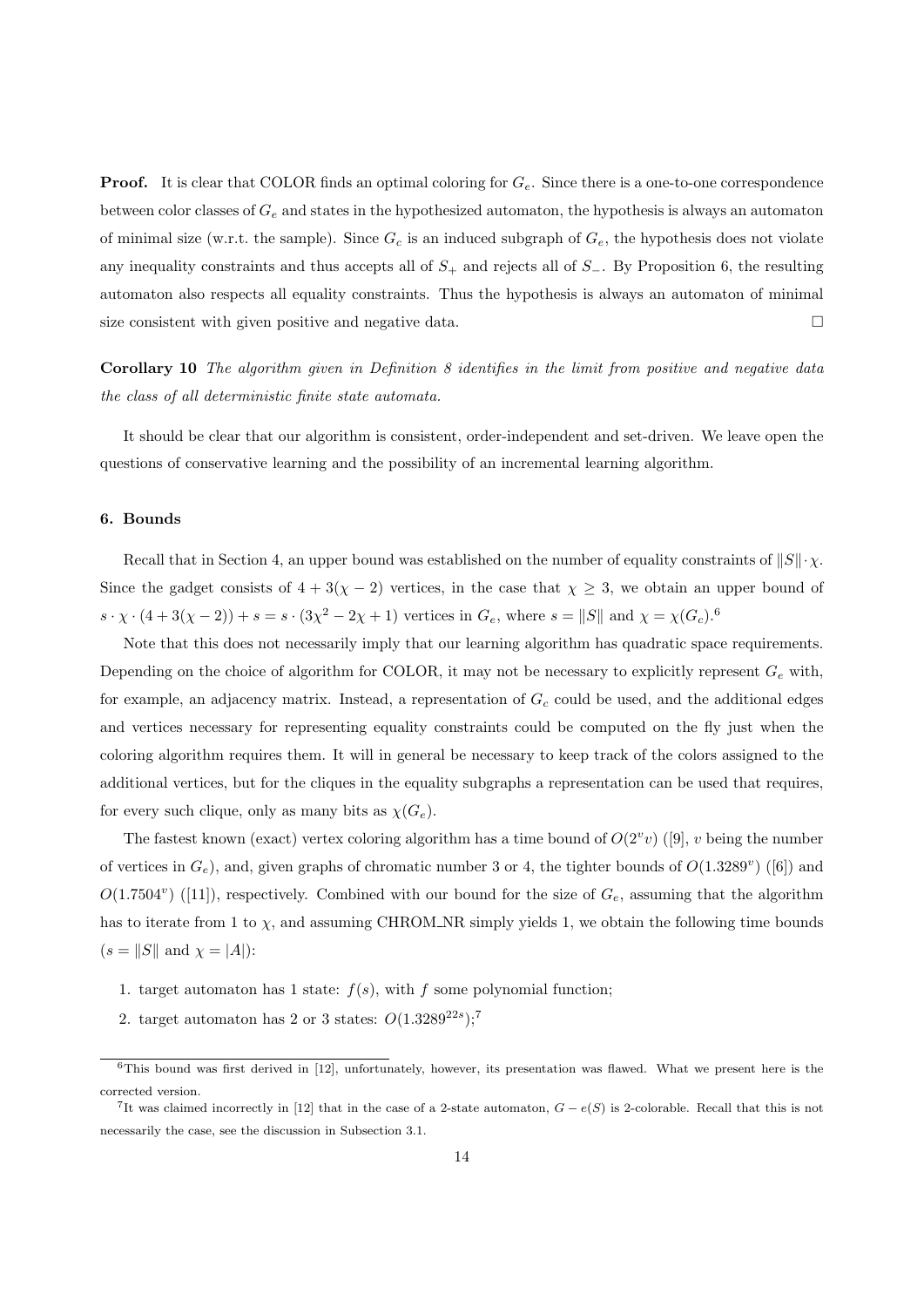- 3. target automaton has exactly 4 states:  $O(1.3289^{22s} + 1.7504^{41s})$ ;
- 4. target automaton has 5 or more states:
	- $O((\chi 2) \cdot 2^{s \cdot (3\chi^2 2\chi + 1)} \cdot (3\chi^2 2\chi + 1)).$

To the casual observer, these bounds may seem very loose. An obvious way to make them tighter would be to consider an algorithm that employs binary search instead of iteration starting from an estimated lower bound. For this to work well, tight estimates are required, but the complexity introduced by the equality constraints, as well as the non-approximability of chromatic number in general, very strongly indicate that these cannot be obtained in reasonable time.

In practice, it might well be that the complexity is overestimated, and good heuristics may lead to an algorithm that performs acceptably on all but a small number of 'difficult' samples.

For upp\_bound, an obvious candidate would be  $\Delta(G)(+1)$  if G is a clique), the maximum degree of the vertices in G, which obviously is trivial to compute. An interesting option for the lower bound could be the Lovász number of  $G_c(\vartheta(G_c))$ . This is a real number which forms an upper bound on the Shannon capacity of G, see [28]. Lovász' so-called Sandwich Theorem (see [25] for a discussion), states that  $\omega(G) \leq \vartheta(G) \leq \chi(G)$ (here  $\omega(G)$  is the clique number of G, i.e. the size of its largest clique, which, like chromatic number, is **NP**complete to compute). The value of  $\vartheta(G)$  can be approximated by the ellipsoid method in time polynomial in  $|V|$  [21]. Thus it could be a natural candidate for CHROM\_NR.

## 7. From coloring problem to consistent DFA problem

Since coloring is known to be such a hard problem, it could be argued that it may not be a good choice as range of a translation of problem instances. In other words, it cannot a priori be excluded that a heavily optimized coloring algorithm performs much worse than a good DFA learning algorithm applied directly to a sample.

In this section we demonstrate that any coloring can be transformed into a DFA learning problem in linear time. This demonstrates that in some sense, the problems are equally hard, which justifies our choice. Considering that far more research effort has been directed at optimization problems such as coloring than at automata induction, we would expect state-of-the-art coloring algorithms to perform better than stateof-the-art automata induction algorithms.

We define a two-part algorithm. The first part assigns a minimal number of positive and negative labels to the vertices in G so that for any pair  $(v_i, v_j) \in E$ ,  $j > i$ , one element of the pair has a positive label a and the other a negative label a.

The second part of the algorithm builds a sample based on the vertex labels generated in the first part. This way, a sample is obtained where for each vertex i, there is a word "i l" in the positive (negative) sample if i has  $l$  as a positive (negative) label.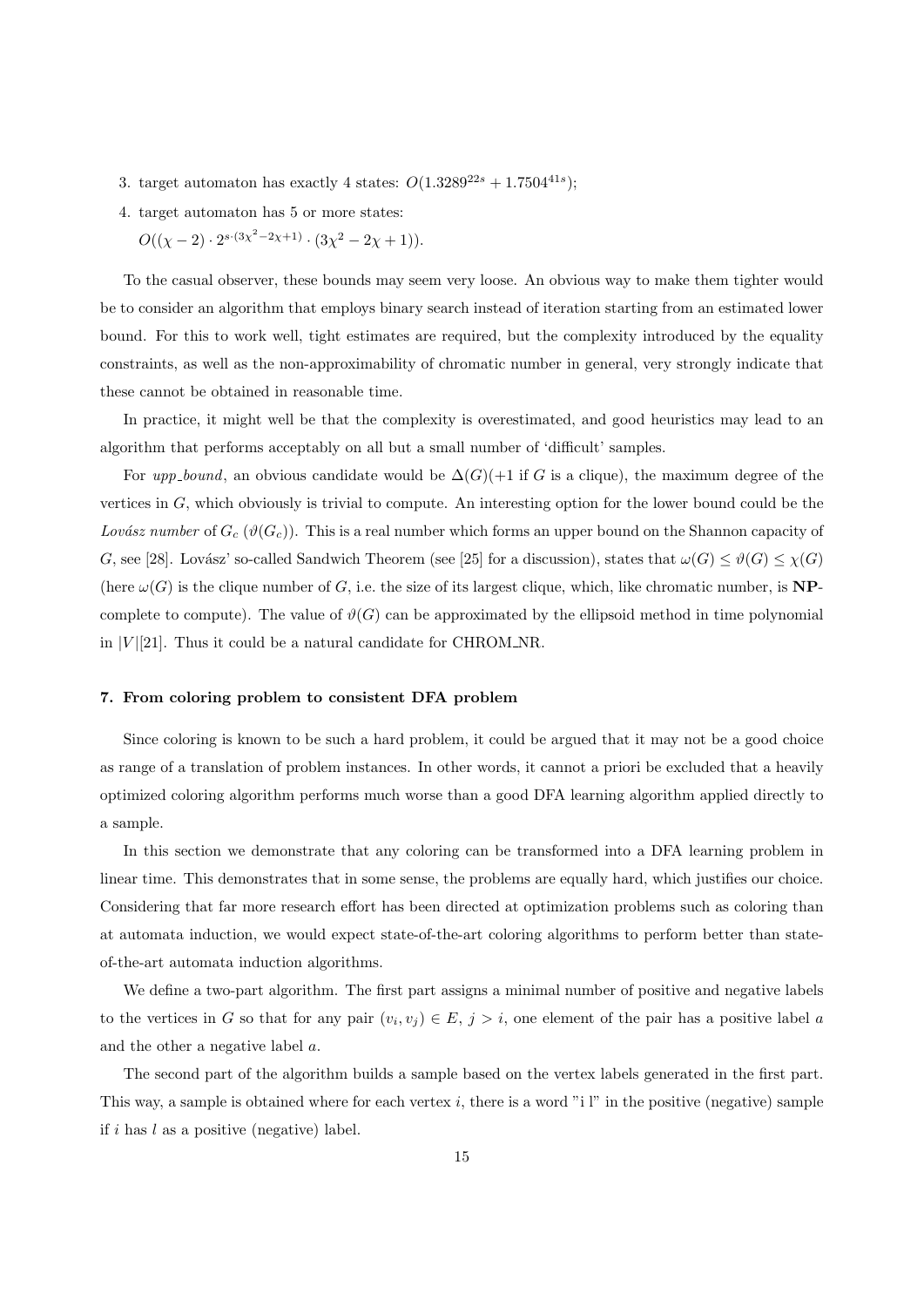Require: Graph  $G = (V, E)$ , ordered alphabet  $\Sigma$ 

Initialize matrices  $L^+$ ,  $L^$ for  $i = 1$  to |V| do  $L_i^+ = \Sigma[i]$  $N := \{v_j | v_j \in N_G(v_i), j > i\}$ for all  $n$  in  $N$  do  $\text{push}(L_n^-, \Sigma[i])$ end for end for  $S_+ := \emptyset$  $S_-\coloneqq \emptyset$ for all  $i$  in  $V$  do for all  $l$  in  $L_i^+$  do push $(S_+$ , 'i l') end for for all  $l$  in  $L_i^-$  do push $(S_-, 'i 1')$ end for

# end for

 $S := (S_+, S_-)$ 

# return S

As an example, consider the graph G in Figure 7. Note that  $\chi(G) = 3$ .



Figure 7: A graph with chromatic number 3.

The algorithm transforms G in a sample S with  $\Sigma(S) = \{1, \ldots, 7\} \cup L$ , where  $L = \{a, b, c, d\}$  (note that  $|L| \leq |V|$ ). We obtain  $S_+ = \{4a, 1b, 5c, 2b, 2d, 7b\}$  and  $S_- = \{1a, 3a, 3b, 5a, 6a, 7c, 7d\}$ .

Consider now  $\text{APTA}(S)$ . As can be seen in Figure 8, the states at level 2 of the APTA can be pairwise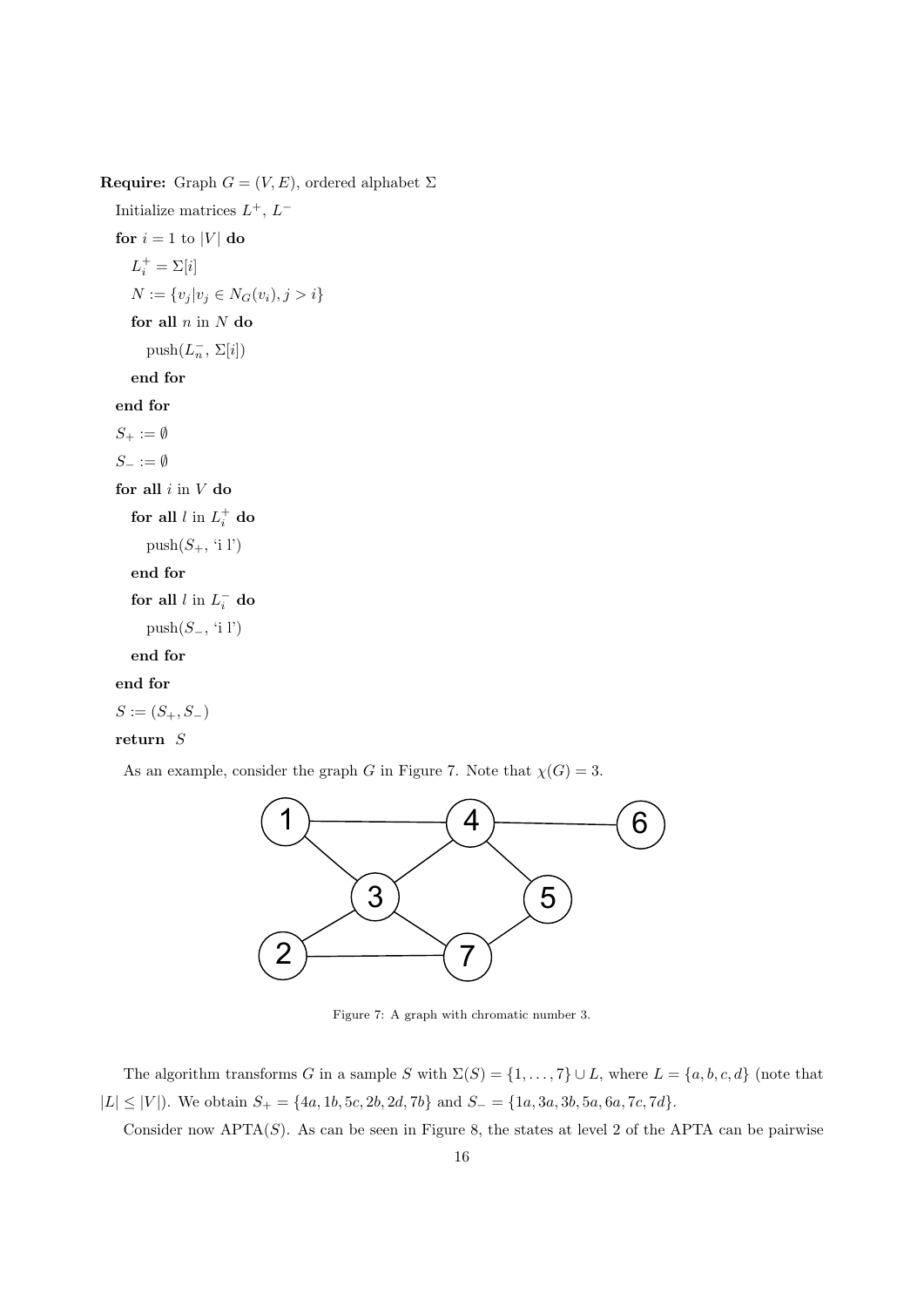

Figure 8: The APTA for the graph in Figure 7 (left), and a DFA obtained by (optimally) merging the states in this APTA at level 2 (right).

merged in such a way that we obtain exactly three states at level 2. Note that the starting state can be merged with any of the other states, and that the leaves can be pairwise merged so that we obtain just one accepting and one rejecting state as leaves. These can then be merged with two distinct states at level 2, and we obtain an automaton with three states. The reader can check that this is actually the minimal size for a consistent DFA, and that it corresponds to an optimal coloring for G: we obtain the three color classes  ${2, 4}, {3, 5}$  and  ${1, 6, 7}.$ 

It is worth noting that there are no pairs of equality constraints in the APTA such that  $\langle (s, t), (u, v) \rangle \in E_e$ and  $\langle (u, v), (x, y) \rangle \in E_e$ . In other words, merging any pair of states in the APTA may require at most one other pair to be merged in order to obtain a minimal automaton.

**Proposition 11** Given a graph  $G = (V, E)$ , the instance of the coloring problem for G can be transformed into an instance of the minimal consistent DFA problem for some sample  $S$  in time linear in  $|G|$ , where  $|\Sigma(S)| \le 2|V|$ , len(w) = 2 for all  $w \in S$ , and  $|S_+| + |S_-| \le 2|E|$ .

Note that from the last two statements it follows that  $||S|| \leq 4|E|$ .

The number of states of the resulting APTA is  $1 + \chi(G) + 2|L|$ . From this APTA, an automaton A can be obtained that has  $\chi(G) + 2$  states. Note that the start state can be merged with any of the other states,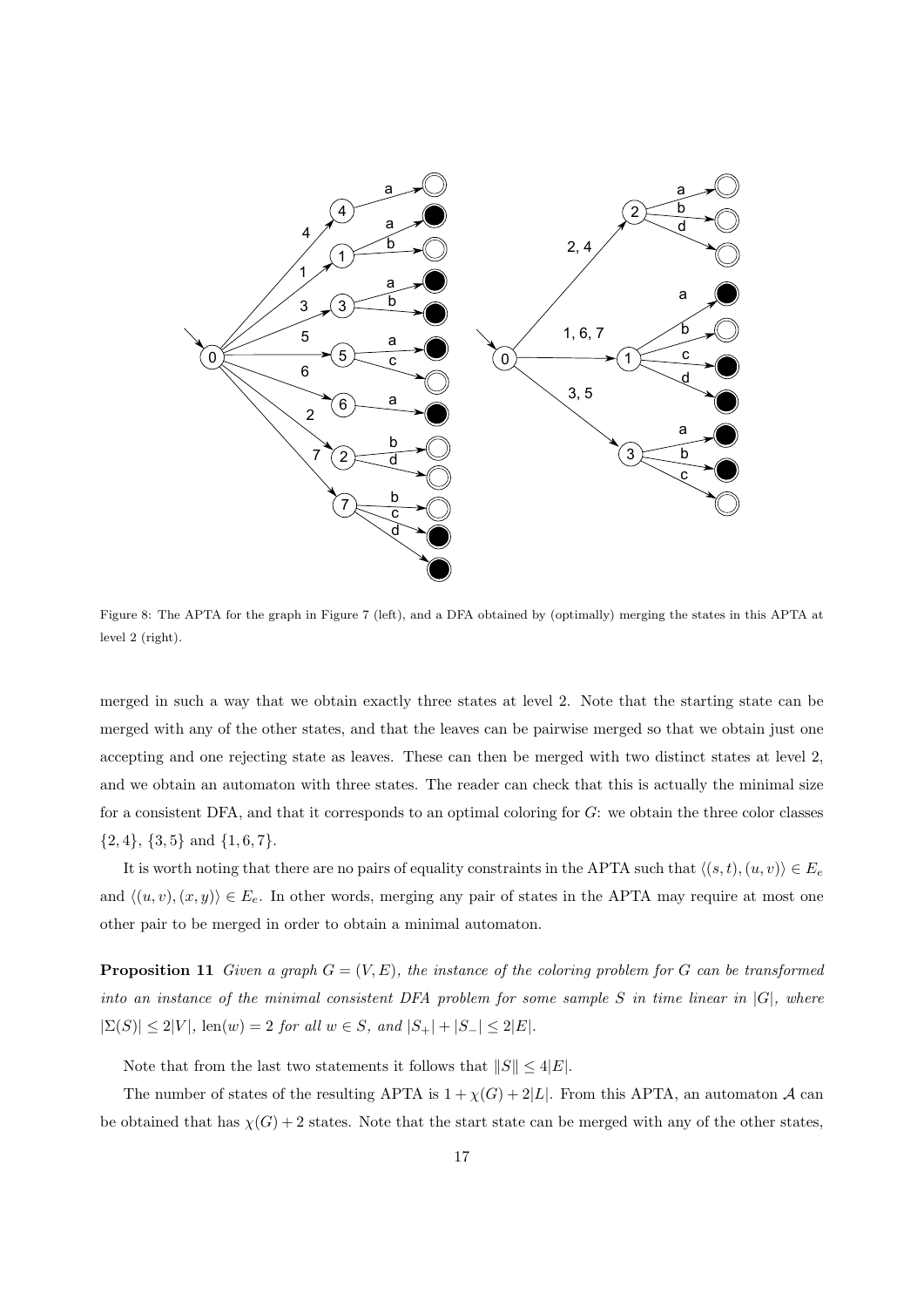and all the accepting (rejecting) states can be merged to a single accepting (rejecting) state.

It can thus be concluded that the minimal consistent DFA problem and the vertex coloring problem have very similar complexity, and that it makes sense to transform instances of the former into instances of the latter.<sup>8</sup>

#### 8. Conclusions

We have shown that instances of the regular inference problem can be transformed to (pure) vertex coloring problem instances of comparable size, and proved correctness of our construction. Furthermore, we have shown that coloring is a rational choice, in the sense that it is a problem of comparable complexity.

We have proposed a learning algorithm based on this new construction, and showed that it identifies in the limit DFAs from positive and negative data. From this, we obtained new complexity bounds and a family of new learning algorithms, some of which require a lot of computational resources in order to obtain exact solutions, while others can quickly yield approximations.

Our approach could be applied or extended in many different ways. We mention here two topics for future research:

semidefinite programming. Algorithms based on semidefinite programming techniques are known that find optimal colorings for perfect graphs in polynomial time. These can often also be used to find approximate colorings for non-perfect graphs in polynomial time. The algorithm discussed in [23], for example, has a hyperparameter which allows the user to obtain solutions anywhere on the spectrum between solutions that use few colors but are not necessarily proper, and proper colorings that may be far removed from a optimal coloring.

The former corresponds with an automaton inconsistent with the sample, the latter with an automaton with more states than the target automaton. This makes a learning algorithm based on such an approach flexible; the user can decide which trade-off is appropriate for the problem at hand by setting the value of this hyperparameter on a case-by-case basis.

<sup>8</sup> It may be worth noting that the coloring problem has appeared before in the machine learning literature. We quote from page 27 of [1]:

We exhibit a polynomial time transformation from instances of the NP-complete Graph-k-colorability (GkC) to finite samples such that there exists a 1-dimensional k-fold semilinear set consistent with the resulting sample, if and only if the original graph is k-colorable. Furthermore, the transformation will be such that whenever there is a k-fold semilinear set consistent with the sample produced by it, there is one whose size is polynomially bounded.

A similar transformation is obtained for any dimension d.'

Note that the setting there is efficient PAC-learnability from labeled data. Also, this reduction is in one direction only, from vertex coloring to learning, for the sole purpose of proving NP-completeness of a large family of learning problems. It is thus not clear how it could be used to obtain a learning algorithm.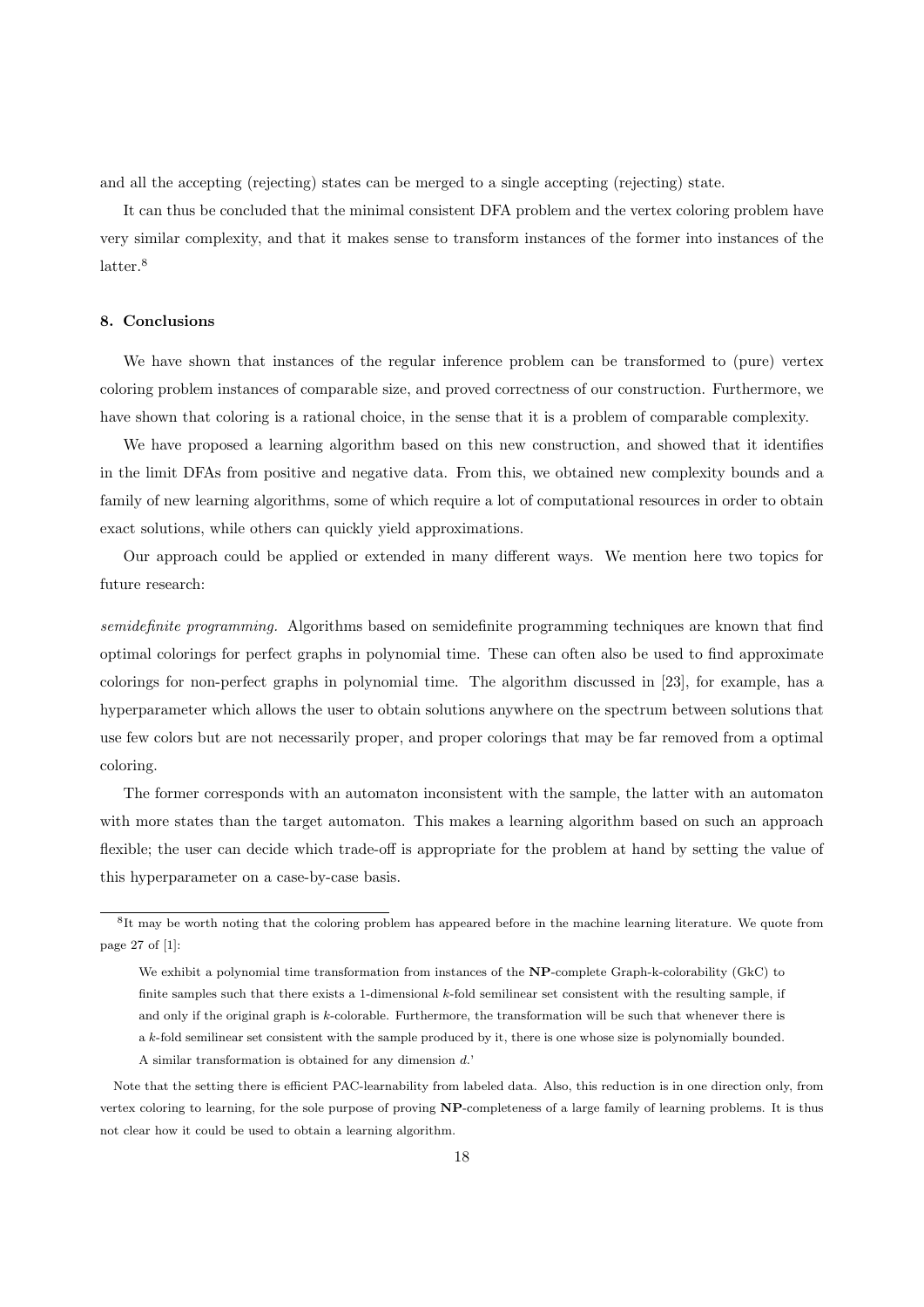Note that an automaton with too many states indicates a failure of generalization, i.e.,  $L(\mathcal{A}_{Target})$  –  $L(\mathcal{A}_{Hwothesis}) \neq \emptyset$ . Note however that the hypothesized automaton may be overly general due to wrong merges, i.e., it may be the case that  $L(\mathcal{A}_{Hwothesis}) - L(\mathcal{A}_{Target}) \neq \emptyset$ .

efficiently learnable classes. Our translations suggests a natural approach to identifying efficiently learnable classes of automata: choose a class of graphs that can be efficiently colored, identify a class of samples that correspond to such graphs, and then identify the class of automata that generate only such samples.

The coloring problem restricted to perfect graphs is known to be in P (recognition of this class, however, is NP-complete). Note that the gadget used in our reductions contains a number of induced 5-cycles, so no graph with our gadget as induced subgraph cannot be Berge, and thus cannot be perfect. Therefore, except for some trivial cases, the problem of coloring  $G_e$  may still be **NP**-complete, even when  $G_c$  is perfect. The authors were not able to come up with alternative gadgets without induced 5-cycles, we will leave this as an open problem.

#### Acknowledgements

The authors wish to thank Henning Fernau for stimulating discussions.

#### References

- [1] N. Abe. Characterizing PAC-learnability of semilinear sets. Information and Computation, 116(1):81–102, 1995.
- [2] N. Abe and M. K. Warmuth. On the computational complexity of approximating distributions by probabilistic automata. Machine Learning, 9:205–260, 1992.
- [3] J. Abela, F. Coste, and S. Spina. Mutually compatible and incompatible merges for the search of the smallest consistent DFA. In ICGI, volume 3264 of LNCS, pages 28–39. Springer, 2004.
- [4] H. I. Akram, A. Batard, C. de la Higuera, and C. Eckert. PSMA: A parallel algorithm for learning regular languages. In NIPS Workshop on Learning on Cores, Clusters and Clouds, 2010.
- [5] D. Angluin. On the complexity of minimum inference of regular sets. Information and control, 39(3):337–350, 1978.
- [6] R. Beigel and D. Eppstein. 3-coloring in time  $O(1.3289<sup>n</sup>)$ . Journal of Algorithms, 54(2):168–204, 2005.
- [7] A. Biere, M. J. H. Heule, H. van Maaren, and T. Walsh, editors. Handbook of Satisfiability, volume 185 of Frontiers in Artificial Intelligence and Applications, Handbook of Satisfiability. IOS Press, February 2009.
- [8] A. W. Biermann and J. A. Feldman. On the synthesis of finite-state machines from samples of their behavior. IEEE Trans. Comput., 21(6):592–597, 1972.
- [9] A. Björklund, T. Husfeldt, and M. Koivisto. Set partitioning via inclusion-exclusion. SIAM J. Comput., 39(2):546–563. July 2009.
- [10] M. Bugalho and A. L. Oliveira. Inference of regular languages using state merging algorithms with search. Pattern Recognition, 38:1457–1467, 2005.
- [11] J. M. Byskov. Enumerating maximal independent sets with applications to graph colouring. Operations Research Letters,  $32(6):547 - 556, 2004.$
- [12] C. Costa Florêncio and S. Verwer. Regular inference as vertex coloring. In N. H. Bshouty, G. Stoltz, N. Vayatis, and T. Zeugmann, editors, ALT, volume 7568 of Lecture Notes in Computer Science, pages 81–95. Springer, 2012.